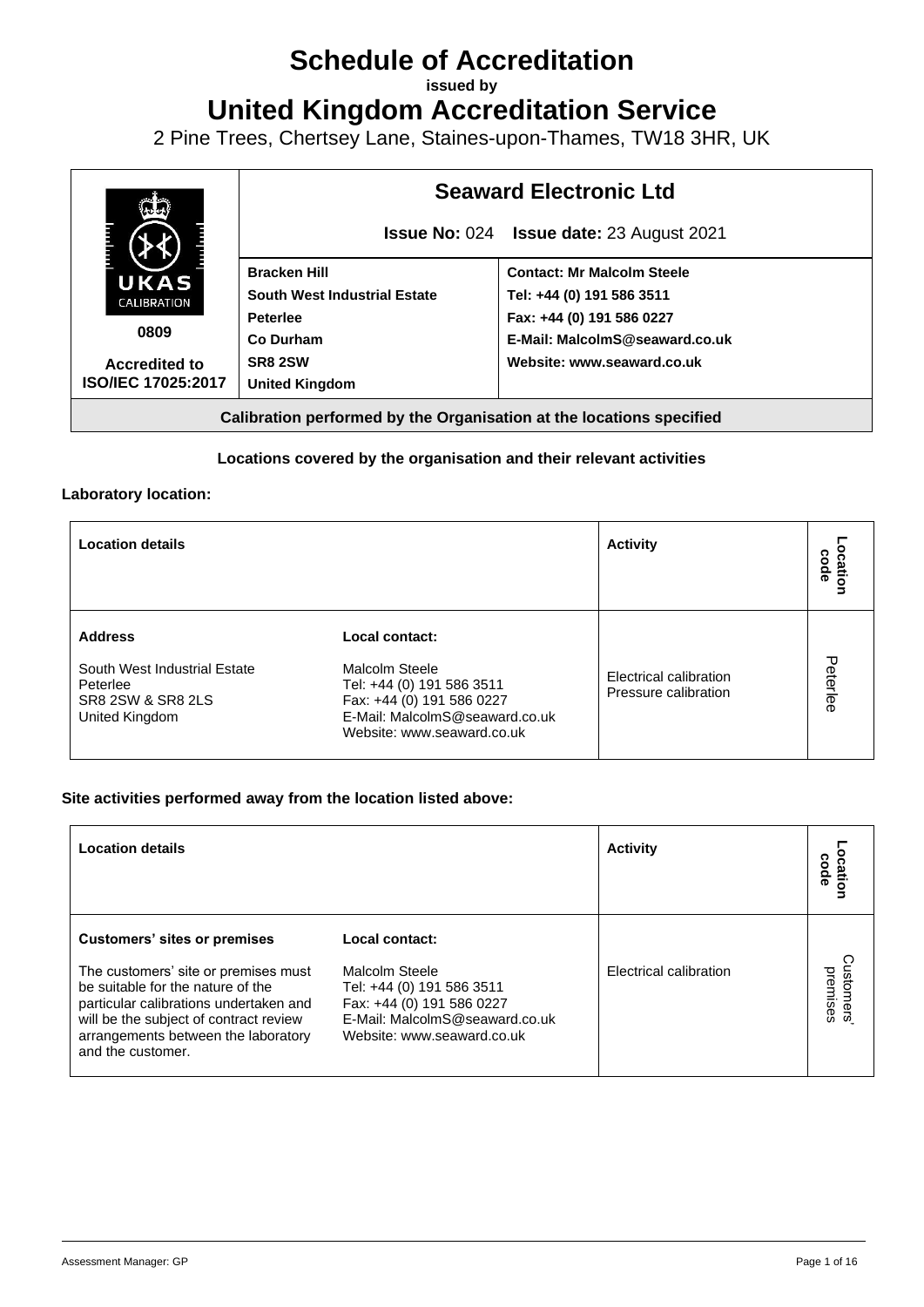| <b>UKAS</b>                                       | <b>Schedule of Accreditation</b><br>issued by<br><b>United Kingdom Accreditation Service</b><br>2 Pine Trees, Chertsey Lane, Staines-upon-Thames, TW18 3HR, UK |
|---------------------------------------------------|----------------------------------------------------------------------------------------------------------------------------------------------------------------|
| <b>CALIBRATION</b><br>0809                        | <b>Seaward Electronic Ltd</b>                                                                                                                                  |
| <b>Accredited to</b><br><b>ISO/IEC 17025:2017</b> | <b>Issue No: 024 Issue date: 23 August 2021</b>                                                                                                                |
|                                                   | Calibration performed by the Organisation at the locations specified                                                                                           |

# Calibration and Measurement Capability (CMC)

| <b>Measured Quantity</b><br>Instrument or Gauge | Range                                                                                                                                                       | Expanded<br>Measurement<br>Uncertainty $(k = 2)$                                                                                     | Remarks                                                                                                                         | Location<br>Code |
|-------------------------------------------------|-------------------------------------------------------------------------------------------------------------------------------------------------------------|--------------------------------------------------------------------------------------------------------------------------------------|---------------------------------------------------------------------------------------------------------------------------------|------------------|
|                                                 | <b>CALIBRATIONS CONDUCTED AT THE PERMANENT LABORATORY</b>                                                                                                   |                                                                                                                                      |                                                                                                                                 |                  |
| <b>ELECTRICAL CALIBRATION</b>                   |                                                                                                                                                             |                                                                                                                                      | All electrical calibrations are<br>performed as a comparison<br>against a reference standard<br>unless otherwise stated         |                  |
| DC VOLTAGE                                      |                                                                                                                                                             |                                                                                                                                      |                                                                                                                                 |                  |
| Generation                                      | 0 mV to 200 mV<br>200 mV to 2 V<br>2 V to 20 V<br>20 V to 200 V<br>200 V to 1000 V                                                                          | $0.0032 \% + 3.6 \mu V$<br>$0.0032 \% + 4.8 \mu V$<br>$0.0026 \% + 46 \mu V$<br>$0.0032 \% + 460 \mu V$<br>$0.0032 \% + 4.8$ mV      | Values can be generated for<br>the calibration of measuring<br>instruments                                                      |                  |
| Measurement                                     | 0 mV to 200 mV<br>200 mV to 2 V<br>2 V to 20 V<br>20 V to 200 V<br>200 V to 1000 V                                                                          | $0.00098 \% + 1.2 \mu V$<br>$0.00078% + 1.3 \mu V$<br>$0.00043 \% + 3.3 \mu V$<br>$0.00078 \% + 50 \mu V$<br>$0.00078 % + 310 \mu V$ | For measurement of instrument<br>outputs                                                                                        |                  |
| <b>DC RESISTANCE</b>                            |                                                                                                                                                             |                                                                                                                                      |                                                                                                                                 |                  |
| Generation                                      | 10 $\Omega$                                                                                                                                                 | $6.9 \text{ m}\Omega$                                                                                                                | Values can be sourced or<br>generated for the calibration of<br>measuring instruments                                           | Peterlee         |
|                                                 | 100 $\Omega$                                                                                                                                                | 12 $m\Omega$                                                                                                                         |                                                                                                                                 |                  |
|                                                 | 1 k $\Omega$<br>10 k $\Omega$<br>100 k $\Omega$<br>1 $M\Omega$<br>10 $M\Omega$<br>100 $M\Omega$<br>1 G $\Omega$                                             | 93 $m\Omega$<br>930 $m\Omega$<br>$9.3 \Omega$<br>160 $\Omega$<br>4.6 k $\Omega$<br>590 k $\Omega$<br>13 $M\Omega$                    | Nominal values<br>obtained from a multi-<br>function calibrator for<br>calibration of<br>multimeters, resistance<br>meters etc. |                  |
|                                                 | 1 m $\Omega$<br>10 m $\Omega$<br>100 $m\Omega$<br>$1 \Omega$<br>10 $\Omega$<br>100 $\Omega$<br>1 k $\Omega$<br>10 $k\Omega$<br>100 $k\Omega$<br>1 $M\Omega$ | 0.0015 %<br>0.00080 %<br>0.00076 %<br>0.00069 %<br>0.00066 %<br>0.0013%<br>0.00077 %<br>0.0010 %<br>0.00065 %<br>0.00079 %           | Standard resistors<br>available for calibration<br>of resistance bridges,<br>long-scale multimeters<br>etc.                     |                  |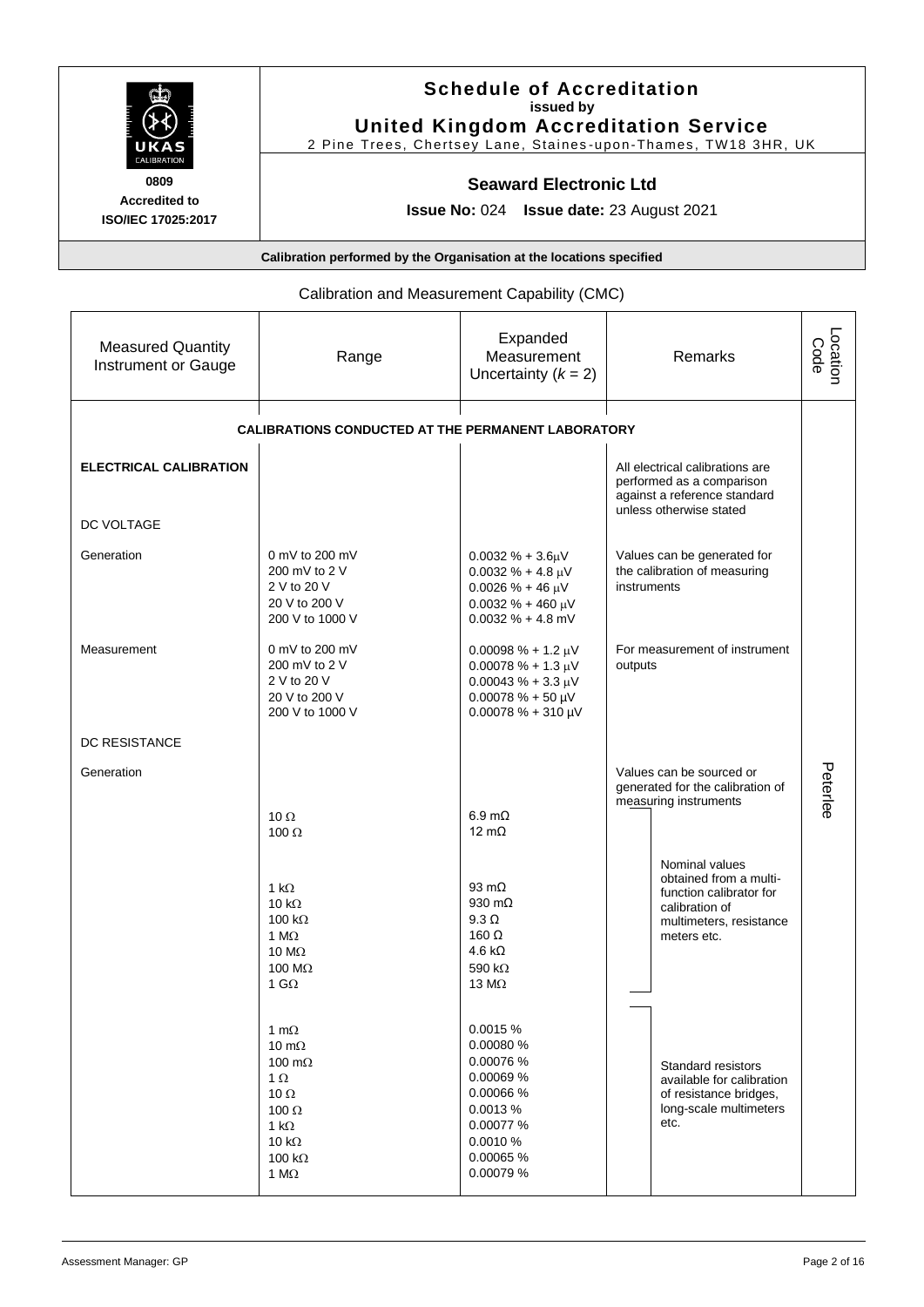

# **Schedule of Accreditation issued by United Kingdom Accreditation Service**

2 Pine Trees, Chertsey Lane, Staines -upon-Thames, TW18 3HR, UK

#### **Seaward Electronic Ltd**

**Issue No:** 024 **Issue date:** 23 August 2021

| <b>Measured Quantity</b><br>Instrument or Gauge | Range                                                                                                                                                                                                                                                                                                           | Calibration and<br>Measurement<br>Capability (CMC)                                                                                                                                                                                                                                                                        | Remarks                                                                                                               | Location<br>Code |
|-------------------------------------------------|-----------------------------------------------------------------------------------------------------------------------------------------------------------------------------------------------------------------------------------------------------------------------------------------------------------------|---------------------------------------------------------------------------------------------------------------------------------------------------------------------------------------------------------------------------------------------------------------------------------------------------------------------------|-----------------------------------------------------------------------------------------------------------------------|------------------|
| DC RESISTANCE (continued)<br>Measurement        | 1 m $\Omega$<br>10 m $\Omega$<br>100 m $\Omega$<br>$1 \Omega$<br>10 $\Omega$<br>100 $\Omega$                                                                                                                                                                                                                    | 0.0047 %<br>0.0024 %<br>0.0010 %<br>0.00089 %<br>0.00092 %<br>0.0012 %                                                                                                                                                                                                                                                    | For measurement of instrument<br>outputs<br>Calibration of standard<br>resistors                                      |                  |
|                                                 | 1 k $\Omega$<br>10 k $\Omega$<br>100 k $\Omega$<br>1 $M\Omega$<br>$0 \Omega$ to 20 $\Omega$<br>20 $\Omega$ to 200 $\Omega$<br>200 $\Omega$ to 2 k $\Omega$<br>2 k $\Omega$ to 20 k $\Omega$<br>20 kΩ to 200 kΩ<br>200 k $\Omega$ to 2 M $\Omega$<br>2 MΩ to 20 MΩ<br>20 MΩ to 200 MΩ<br>200 MΩ to 2 GΩ          | 0.00092 %<br>0.0011 %<br>0.00091 %<br>0.00089 %<br>$0.0014 \% + 24 \mu\Omega$<br>$0.0012 \% + 72 \mu\Omega$<br>$0.00089 \% + 0.69 \text{ m}\Omega$<br>$0.00089 \% + 7.2 m\Omega$<br>$0.0012 \% + 72 m\Omega$<br>$0.0023 \% + 1.6 \Omega$<br>$0.0038 \% + 92 \Omega$<br>$0.027 \% + 10 k\Omega$<br>$0.23 \% + 1.0 M\Omega$ | Calibration of standard<br>resistors, decade<br>resistance boxes etc.                                                 | Peterlee         |
| High resistance/high voltage<br>Measurement     | 1.0 k $\Omega$ to 100 k $\Omega$<br>0.1 M $\Omega$ to 1 M $\Omega$<br>1 M $\Omega$ to 10 M $\Omega$<br>10 M $\Omega$ to 100 M $\Omega$<br>100 M $\Omega$ to 1 G $\Omega$<br>1 G $\Omega$ to 10 G $\Omega$<br>10 G $\Omega$ to 100 G $\Omega$<br>100 G $\Omega$ to 1 T $\Omega$<br>1 M $\Omega$ to 10 M $\Omega$ | 0.038 %<br>0.060 %<br>0.059%<br>0.061 %<br>0.053 %<br>0.054 %<br>0.072 %<br>0.25%<br>0.32%                                                                                                                                                                                                                                | For measurement of instrument<br>output / source<br>The applied voltages<br>will be in the range 10<br>V to 1000 V DC |                  |
|                                                 | 10 M $\Omega$ to 100 M $\Omega$<br>100 M $\Omega$ to 1 G $\Omega$<br>1 G $\Omega$ to 10 G $\Omega$<br>10 G $\Omega$ to 100 G $\Omega$<br>100 G $\Omega$ to 1 T $\Omega$                                                                                                                                         | 0.31 %<br>0.31%<br>0.31%<br>0.37%<br>0.44%                                                                                                                                                                                                                                                                                | The applied voltages<br>will be in the range 1<br>kV to 50 kV DC                                                      |                  |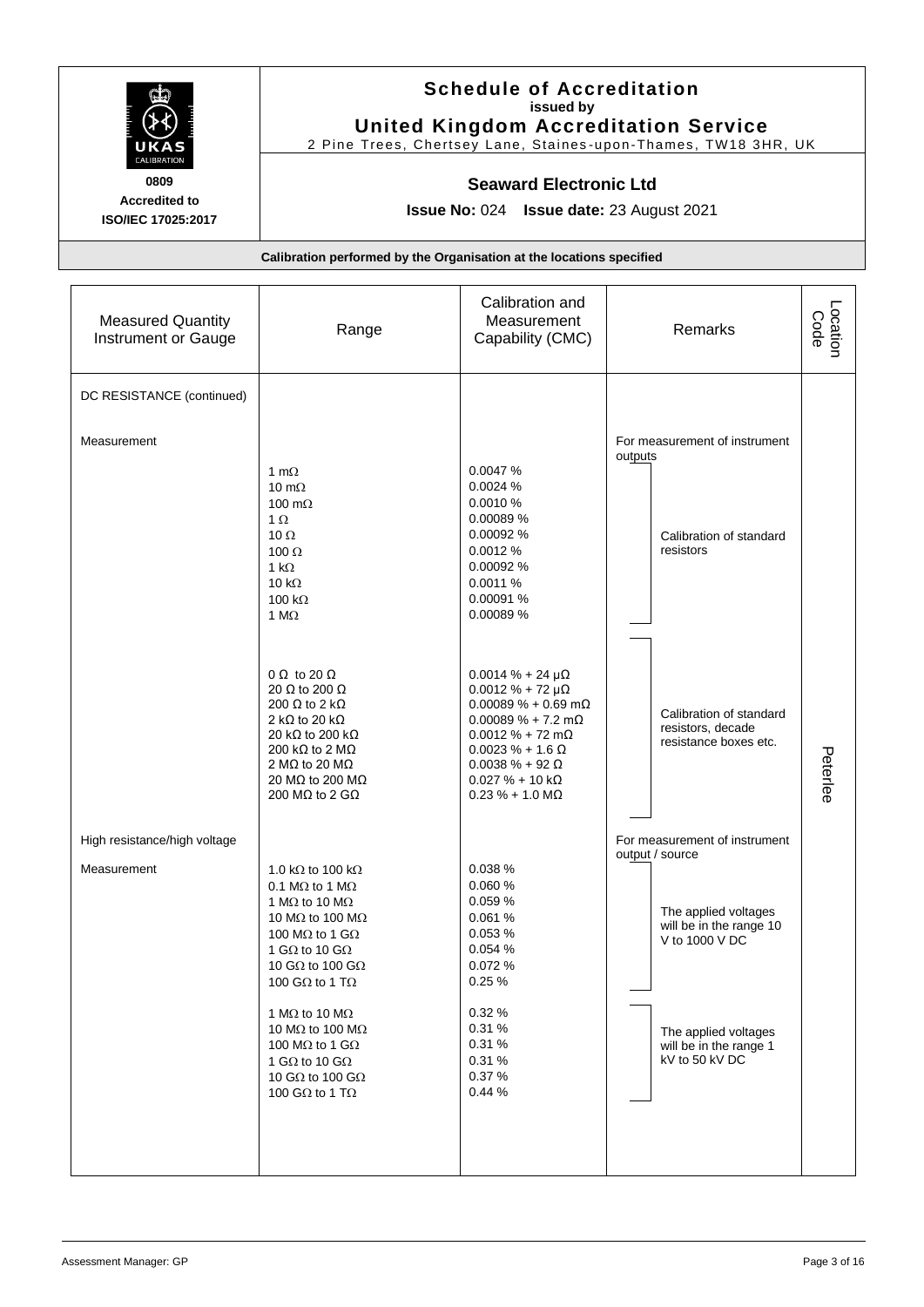

# **Schedule of Accreditation issued by United Kingdom Accreditation Service**

2 Pine Trees, Chertsey Lane, Staines -upon-Thames, TW18 3HR, UK

#### **Seaward Electronic Ltd**

**Issue No:** 024 **Issue date:** 23 August 2021

| <b>Measured Quantity</b><br>Instrument or Gauge | Range                                                                   | Calibration and<br>Measurement<br>Capability (CMC)                          | Remarks                                                                    | Location<br>Code |
|-------------------------------------------------|-------------------------------------------------------------------------|-----------------------------------------------------------------------------|----------------------------------------------------------------------------|------------------|
| <b>AC VOLTAGE</b>                               |                                                                         |                                                                             |                                                                            |                  |
| Measurement                                     | 20 mV to 200 mV<br>45 Hz to 1 kHz                                       | $0.012 \% + 17 \mu V$                                                       | For measurement of instrument<br>outputs                                   |                  |
|                                                 | 200 mV to 2 V<br>45 Hz to 100 Hz<br>100 kHz to 2 kHz<br>2 kHz to 10 kHz | $0.011 \% + 23 \mu V$<br>$0.0083 \% + 23 \mu V$<br>$0.011 \% + 23 \mu V$    |                                                                            |                  |
|                                                 | 2 V to 20 V<br>45 Hz to 100 Hz<br>100 Hz to 2 kHz<br>2 kHz to 10 kHz    | $0.011 \% + 230 \mu V$<br>$0.0080 \% + 230 \mu V$<br>$0.011 \% + 230 \mu V$ |                                                                            |                  |
|                                                 | 20 V to 200 V<br>45 Hz to 2 kHz                                         | $0.027 \% + 2.3$ mV                                                         |                                                                            |                  |
|                                                 | 200 V to 700 V<br>45 Hz to 2 kHz                                        | $0.056 \% + 12$ mV                                                          |                                                                            |                  |
|                                                 | 700 V to 1000 V<br>45 Hz to 1 kHz                                       | $0.078 \% + 12 mV$                                                          |                                                                            |                  |
| Generation                                      | 20 mV to 200 mV<br>45 Hz to 1 kHz<br>1 kHz to 10 kHz                    | $0.051 \% + 25 \mu V$<br>$0.11 \% + 41 \mu V$                               | Values can be generated for<br>the calibration of measuring<br>instruments | Peterlee         |
|                                                 | 200 mV to 2 V<br>45 Hz to 1 kHz<br>1 kHz to 10 kHz                      | $0.051 \% + 110 \mu V$<br>$0.11 \% + 160 \mu V$                             |                                                                            |                  |
|                                                 | 2 V to 20 V<br>45 Hz to 1 kHz<br>1 kHz to 10 kHz                        | $0.045 \% + 1.1 mV$<br>$0.083 \% + 1.6$ mV                                  |                                                                            |                  |
|                                                 | 20 V to 200 V<br>45 Hz to 1 kHz<br>1 kHz to 10 kHz                      | $0.061 \% + 11 mV$<br>$0.14 \% + 47$ mV                                     |                                                                            |                  |
|                                                 | 200 V to 700 V<br>45 Hz to 1 kHz<br>1 kHz to 10 kHz                     | $0.082 \% + 100$ mV<br>$0.20 \% + 490$ mV                                   |                                                                            |                  |
|                                                 | 700 V to 1000 V<br>45 Hz to 1 kHz<br>1 kHz to 10 kHz                    | $0.082 \% + 100$ mV<br>$0.17 \% + 460$ mV                                   |                                                                            |                  |
|                                                 |                                                                         |                                                                             |                                                                            |                  |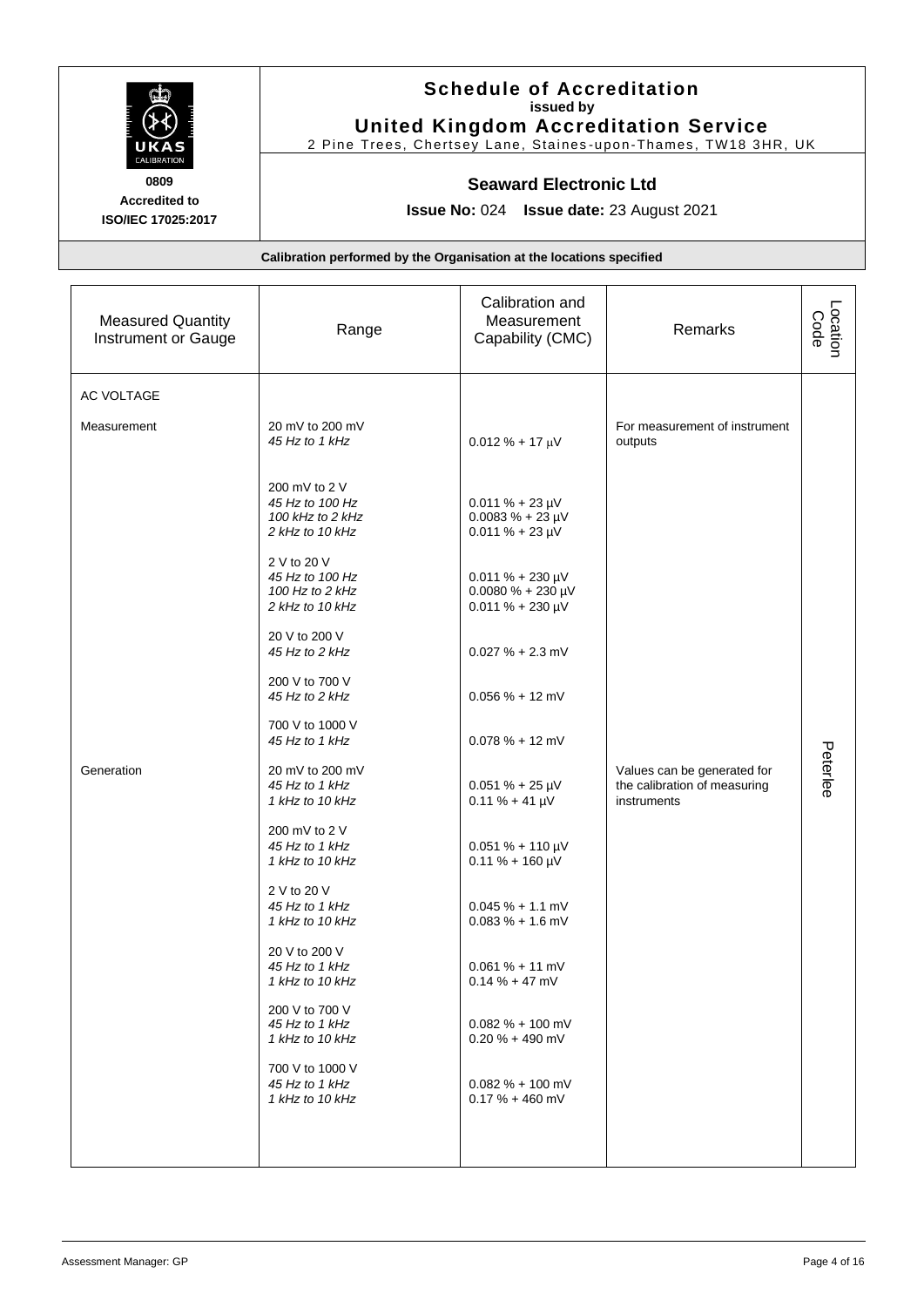

**Schedule of Accreditation issued by United Kingdom Accreditation Service**

2 Pine Trees, Chertsey Lane, Staines -upon-Thames, TW18 3HR, UK

#### **Seaward Electronic Ltd**

**Issue No:** 024 **Issue date:** 23 August 2021

| <b>Measured Quantity</b><br>Instrument or Gauge           | Range                                                                                                                                                       | Calibration and<br>Measurement<br>Capability (CMC)                                                                                                                          | Remarks                                                                    | Location<br>Code |
|-----------------------------------------------------------|-------------------------------------------------------------------------------------------------------------------------------------------------------------|-----------------------------------------------------------------------------------------------------------------------------------------------------------------------------|----------------------------------------------------------------------------|------------------|
| <b>DC CURRENT</b>                                         |                                                                                                                                                             |                                                                                                                                                                             |                                                                            |                  |
| Generation                                                | 0 µA to 200 µA<br>200 µA to 2 mA<br>2 mA to 20 mA<br>20 mA to 200 mA<br>200 mA to 2 A<br>2 A to 20 A<br>20 A to 30 A                                        | $0.0093 \% + 35 nA$<br>$0.0083 \% + 46 nA$<br>$0.0047 \% + 350 nA$<br>$0.0059 \% + 3.5 \mu A$<br>$0.011 \% + 41 \mu A$<br>$0.035 \% + 410 \mu A$<br>$0.1219 \% + 410 \mu A$ | Values can be generated for<br>the calibration of measuring<br>instruments |                  |
| Calibration of clamp-on<br>ammeters using multi-turn coil | 30 A to 1500 A                                                                                                                                              | $0.54 \% + 490$ mA                                                                                                                                                          | Hall effect clamps                                                         |                  |
| Measurement                                               | 0 $\mu$ A to 200 $\mu$ A<br>$200 \mu A$ to $2 \mu A$<br>2 mA to 20 mA<br>20 mA to 200 mA<br>200 mA to 1 A<br>2 A to 20 A                                    | $0.0029 \% + 2.1 nA$<br>$0.0029 \% + 8.4 nA$<br>$0.0029 \% + 84 nA$<br>$0.0058 \% + 1.4 \mu A$<br>$0.017 \% + 25 \mu A$<br>$0.082 \% + 12 \mu A$                            | For measurement of instrument<br>outputs                                   |                  |
| <b>AC CURRENT</b>                                         |                                                                                                                                                             |                                                                                                                                                                             |                                                                            |                  |
| Generation                                                | 45 Hz to 500 Hz<br>20 µA to 200 µA<br>200 µA to 2 mA<br>2 mA to 20 mA<br>20 mA to 200 mA<br>200 mA to 2 A<br>45 Hz to 100 Hz<br>2 A to 20 A<br>20 A to 30 A | $0.12 \% + 290 nA$<br>$0.11 \% + 470 nA$<br>$0.11 \% + 4.7 \mu A$<br>$0.11 \% + 47 \mu A$<br>$0.14 \% + 470 \mu A$<br>$0.078 \% + 2.3 mA$<br>$0.15% + 2.3$ mA               | Values can be generated for<br>the calibration of measuring<br>instruments |                  |
|                                                           | 50 Hz to 60 Hz<br>30 A to 50 A                                                                                                                              | $0.10% + 6.8$ mA                                                                                                                                                            |                                                                            |                  |
| Calibration of clamp-on<br>ammeters using multi-turn coil | 50 Hz to 60 Hz<br>30 A to 1500 A<br>30 A to 1500 A                                                                                                          | $0.34 \% + 0.12 A$<br>$0.55% + 0.50A$                                                                                                                                       | Hall effect clamps<br>Wound clamps                                         |                  |
| Measurement                                               | 45 Hz to 200 Hz:<br>2 $\mu$ A to 200 $\mu$ A<br>200 $\mu$ A to 2 mA<br>2 mA to 20 mA<br>20 mA to 200 mA<br>200 mA to 2 A<br>45 Hz to 100 Hz<br>2 A to 20 A  | $0.023 \% + 31 nA$<br>$0.023 \% + 310 nA$<br>$0.023 \% + 3.1 \mu A$<br>$0.023 \% + 31 \mu A$<br>$0.058 \% + 0.50 mA$<br>$0.16% + 0.23$ mA                                   | For measurement of instrument<br>outputs                                   |                  |
|                                                           |                                                                                                                                                             |                                                                                                                                                                             |                                                                            |                  |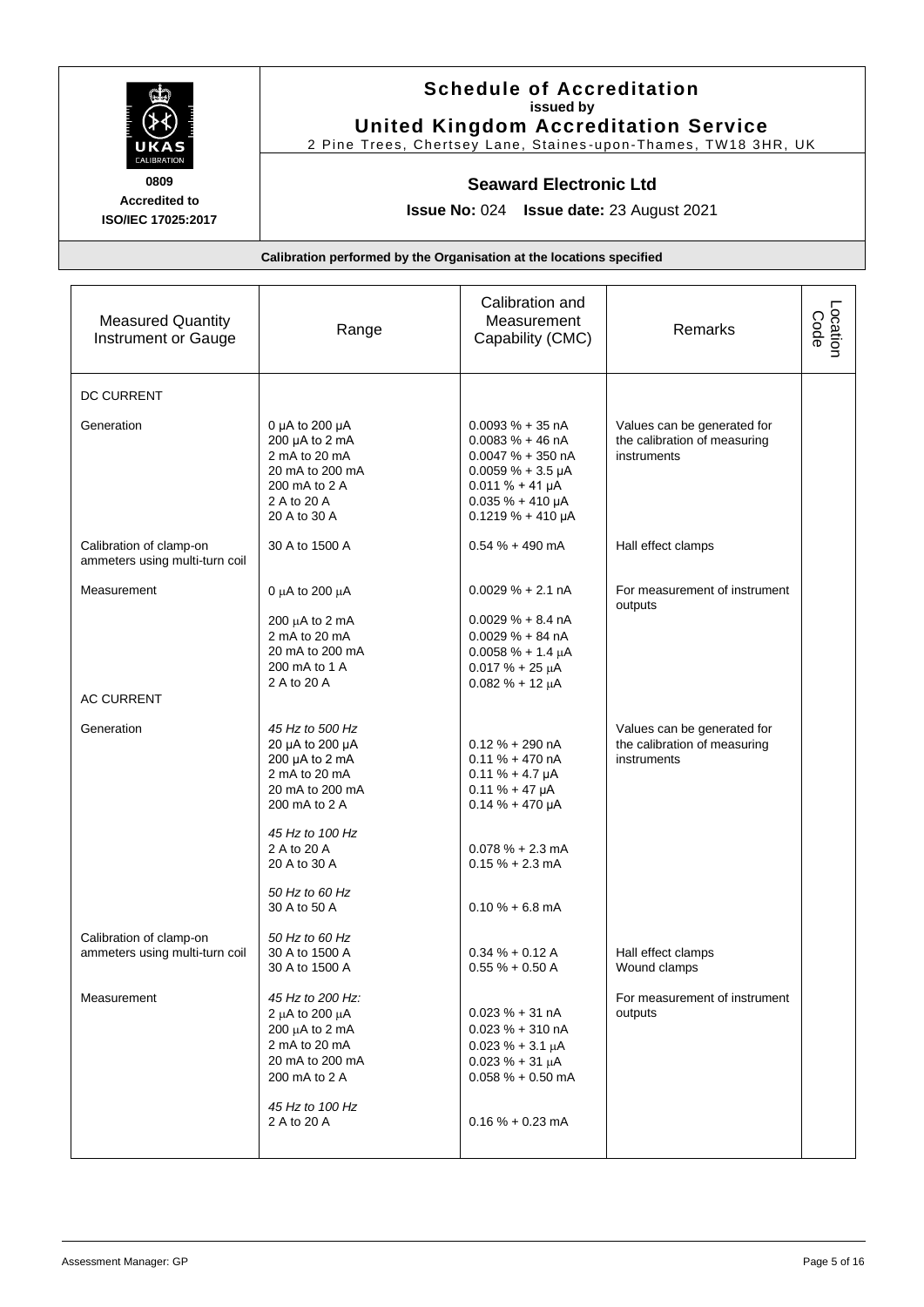

# **Schedule of Accreditation issued by United Kingdom Accreditation Service**

2 Pine Trees, Chertsey Lane, Staines -upon-Thames, TW18 3HR, UK

#### **Seaward Electronic Ltd**

**Issue No:** 024 **Issue date:** 23 August 2021

| <b>Measured Quantity</b><br>Instrument or Gauge            | Range                                                                                                                                                                                                                                                              | Calibration and<br>Measurement<br>Capability (CMC)                                                                                  | Remarks                                                                   | Location<br>Code |
|------------------------------------------------------------|--------------------------------------------------------------------------------------------------------------------------------------------------------------------------------------------------------------------------------------------------------------------|-------------------------------------------------------------------------------------------------------------------------------------|---------------------------------------------------------------------------|------------------|
| <b>FREQUENCY</b>                                           | 1 Hz to 1 GHz                                                                                                                                                                                                                                                      | 3.0 parts in $10^6$                                                                                                                 | Can be reported as 1/f for<br>repetitive timing events E.G.<br><b>RPM</b> |                  |
| Elapsed time                                               | 1 s to 12 hrs                                                                                                                                                                                                                                                      | 69 ms                                                                                                                               | Manual start stop. For the<br>calibration of counters &<br>Stopwatches    |                  |
| <b>Calibration of Portable</b><br><b>Appliance Testers</b> |                                                                                                                                                                                                                                                                    |                                                                                                                                     |                                                                           |                  |
| Earth Bond                                                 | At 50 Hz:<br>$0.05 \Omega$<br>$0.09\,\Omega$<br>$0.1 \Omega$<br>$0.115 \Omega$<br>$0.2 \Omega$<br>$0.33 \Omega$<br>$0.45\,\Omega$<br>$0.5\,\Omega$<br>$0.575\ \Omega$<br>1.0 $\Omega$<br>$3.3 \Omega$<br>$5.0 \Omega$<br>10 $\Omega$<br>15 $\Omega$<br>18 $\Omega$ | 1.2%<br>0.67%<br>0.62%<br>0.54%<br>0.34 %<br>0.30%<br>0.28%<br>0.24%<br>0.25%<br>0.20%<br>0.29%<br>0.24%<br>0.19%<br>0.18%<br>0.18% |                                                                           | Peterlee         |
| <b>Insulation Resistance</b>                               | At DC:<br>$0.25 \text{ M}\Omega$<br>$0.5\ \mathrm{M}\Omega$<br>1.0 $M\Omega$<br>$2.0 M\Omega$<br>4.0 $M\Omega$<br>5.0 $M\Omega$<br>$6.0 M\Omega$<br>10 $M\Omega$<br>15 $M\Omega$<br>18 $M\Omega$<br>50 $M\Omega$<br>90 MΩ                                          | 0.25%<br>0.13%<br>0.077 %<br>0.060 %<br>0.062 %<br>0.066 %<br>0.052 %<br>0.051%<br>0.068 %<br>0.064 %<br>0.083 %<br>0.12%           |                                                                           |                  |
| <b>Insulation Resistance Test</b><br>Voltage               | 100 V<br>250 V<br>500 V<br>1000 V                                                                                                                                                                                                                                  | 0.094 %<br>0.073 %<br>0.13%<br>0.11%                                                                                                |                                                                           |                  |
| Leakage Current                                            | DC:<br>0 μA to 320 μA<br>320 µA to 3.2 mA<br>3 mA to 32 mA                                                                                                                                                                                                         | $0.12% + 0.051 \mu A$<br>$0.069% + 0.23 \mu A$<br>$0.11 \% + 2.3 \mu A$                                                             |                                                                           |                  |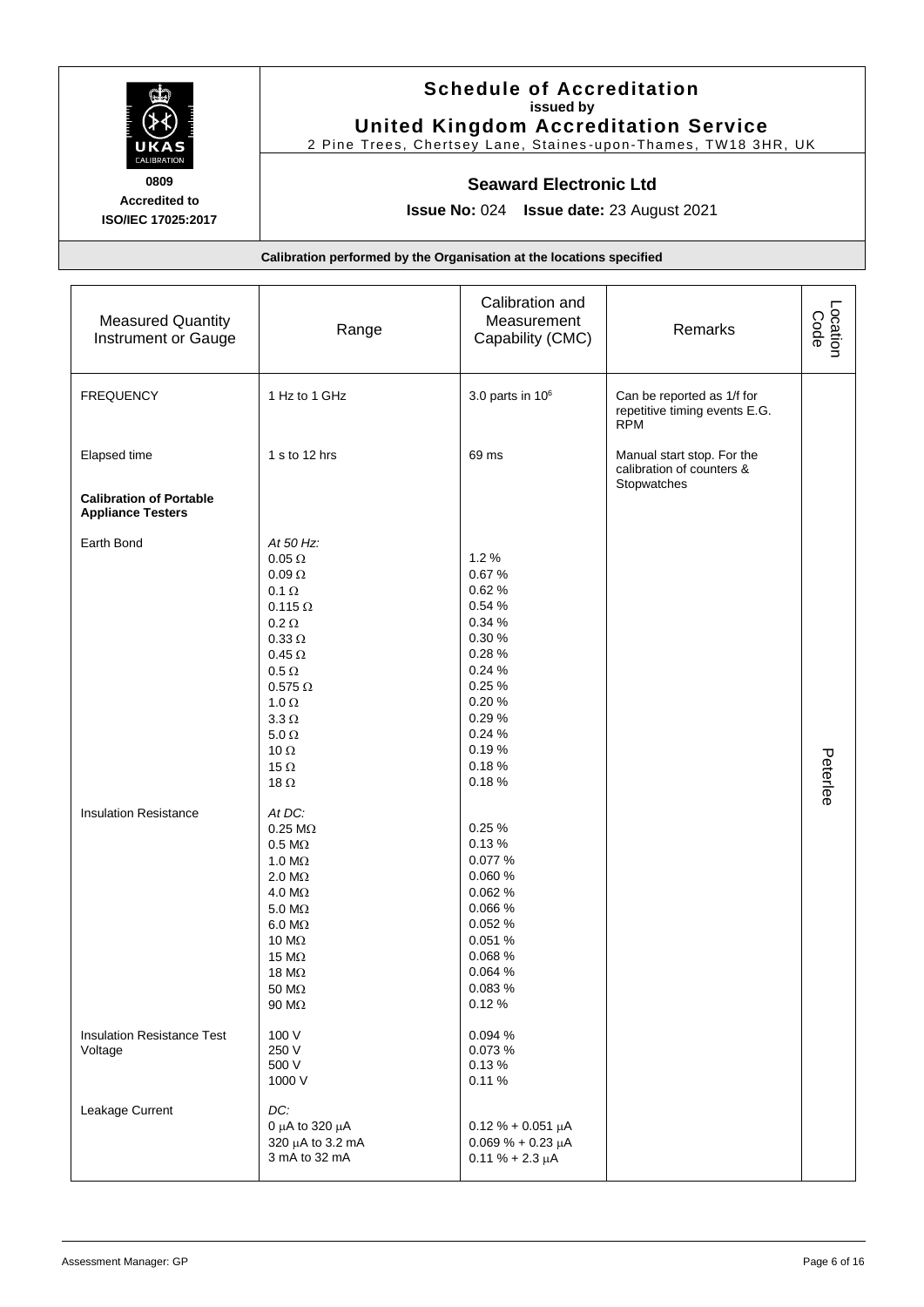

# **Schedule of Accreditation issued by United Kingdom Accreditation Service**

2 Pine Trees, Chertsey Lane, Staines -upon-Thames, TW18 3HR, UK

#### **Seaward Electronic Ltd**

**Issue No:** 024 **Issue date:** 23 August 2021

| <b>Measured Quantity</b><br>Instrument or Gauge                           | Range                                                                  | Calibration and<br>Measurement<br>Capability (CMC)                    | Remarks                                    | Location<br>Code |
|---------------------------------------------------------------------------|------------------------------------------------------------------------|-----------------------------------------------------------------------|--------------------------------------------|------------------|
| <b>Calibration of Portable</b><br><b>Appliance Testers</b><br>(continued) |                                                                        |                                                                       |                                            |                  |
| Leakage Current (continued)                                               | 50 Hz to 60 Hz:<br>0 mA to 1.6 mA<br>1.6 mA to 16 mA<br>16 mA to 20 mA | $0.29% + 0.40 \mu A$<br>$0.35 \% + 3.8 \mu A$<br>$0.35 \% + 39 \mu A$ |                                            |                  |
| <b>Flash Test</b>                                                         | DC, 50 Hz and 60 Hz:                                                   |                                                                       |                                            |                  |
|                                                                           | Current (0 mA to 32 mA)<br>Voltage (AC, 50 Hz and 60 Hz)               | See Leakage Current<br>above                                          |                                            |                  |
|                                                                           | 1 kV                                                                   | 12 V                                                                  |                                            |                  |
|                                                                           | 1.5 kV                                                                 | 13 V                                                                  |                                            |                  |
|                                                                           | $2$ kV                                                                 | 17 V                                                                  |                                            |                  |
|                                                                           | 3 kV                                                                   | 21 V                                                                  | These capabilities also                    |                  |
|                                                                           | 4 kV                                                                   | 28 V                                                                  | apply to flash testers<br>and high voltage |                  |
|                                                                           | 5 kV                                                                   | 35 V                                                                  | meters.                                    |                  |
|                                                                           | Voltage (DC)                                                           |                                                                       |                                            |                  |
|                                                                           | 1 kV                                                                   | 10 V                                                                  |                                            |                  |
|                                                                           | $2$ kV                                                                 | 12 V                                                                  |                                            |                  |
|                                                                           | 3 kV                                                                   | 13 V                                                                  |                                            |                  |
|                                                                           | 4 <sub>kV</sub>                                                        | 14 V                                                                  |                                            | Peterlee         |
|                                                                           | 5 kV                                                                   | 20 V                                                                  |                                            |                  |
|                                                                           | 6 kV                                                                   | 32 V                                                                  |                                            |                  |
| Load Test                                                                 | At 50 Hz:<br>1 kVA and 3 kVA nominal                                   | 3.3 % + 0.0020 kVA                                                    |                                            |                  |
| <b>Calibration of RCD Testers</b>                                         |                                                                        |                                                                       |                                            |                  |
| <b>Trip Current</b>                                                       | At 50 Hz:                                                              |                                                                       |                                            |                  |
|                                                                           | 10 mA to 100 mA<br>100 mA to 2 A                                       | $1.4\% + 0.083$ mA<br>$1.4% + 0.83$ mA                                |                                            |                  |
| <b>Trip Time</b>                                                          | 20 ms to 100 ms                                                        | $0.96$ ms                                                             |                                            |                  |
|                                                                           | 100 ms to 400 ms                                                       | $1.5 \text{ ms}$                                                      |                                            |                  |
|                                                                           | 400 ms to 700 ms                                                       | 4.8 ms                                                                |                                            |                  |
|                                                                           | 700 ms to 900 ms                                                       | 8.5 ms                                                                |                                            |                  |
| <b>Calibration of Loop Testers</b>                                        |                                                                        |                                                                       |                                            |                  |
| Loop impedance                                                            |                                                                        |                                                                       |                                            |                  |
|                                                                           | At 50 Hz:                                                              |                                                                       |                                            |                  |
|                                                                           | $0.5 \Omega$ to 1 $\Omega$                                             | 12 $m\Omega$                                                          |                                            |                  |
|                                                                           | $5\Omega$                                                              | $36 \text{ m}\Omega$                                                  |                                            |                  |
|                                                                           | 10 $\Omega$                                                            | $65 \text{ m}\Omega$                                                  |                                            |                  |
|                                                                           | 100 $\Omega$                                                           | $0.65 \Omega$                                                         |                                            |                  |
|                                                                           | 1 k $\Omega$                                                           | $6.1 \Omega$                                                          |                                            |                  |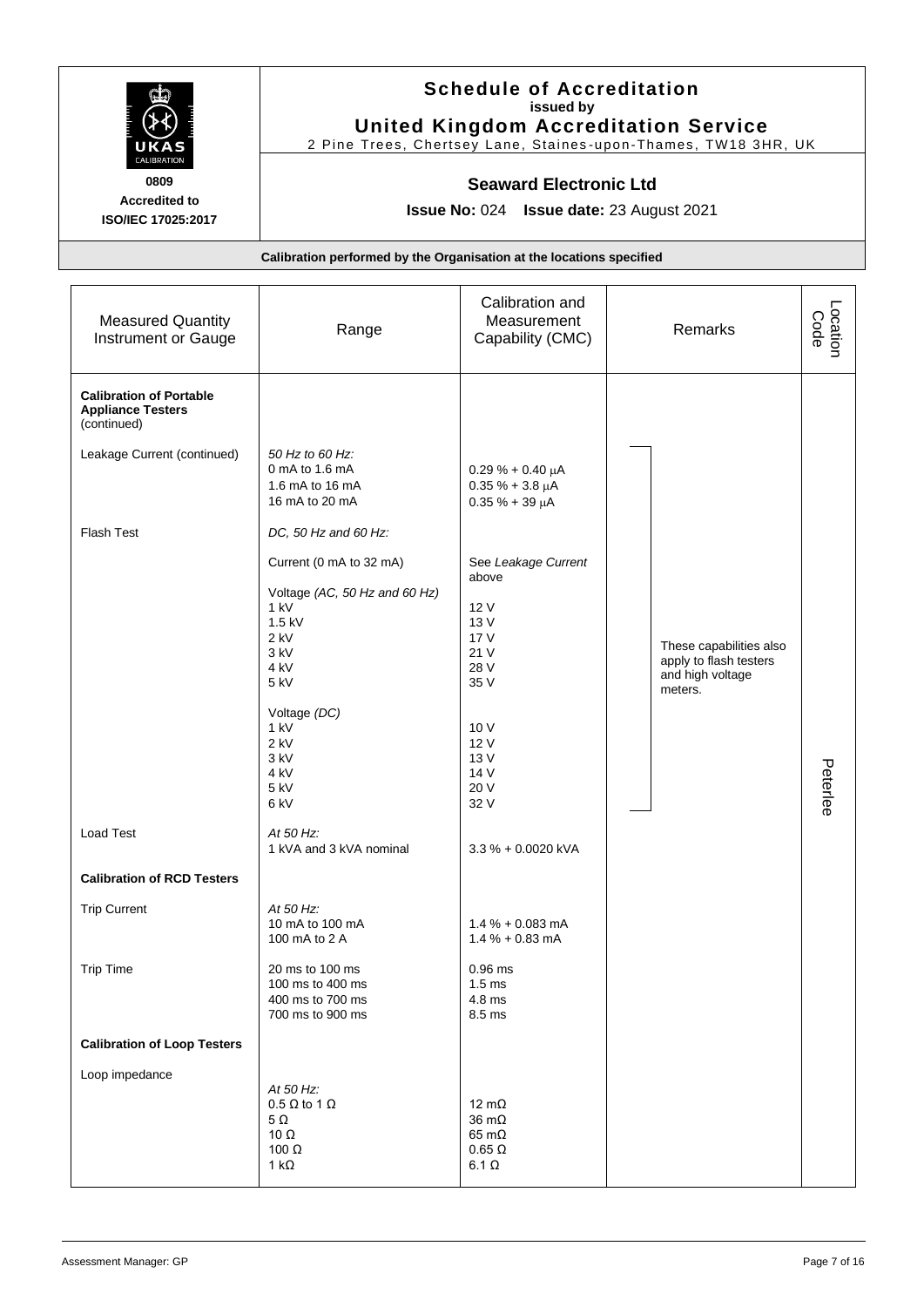

# **Schedule of Accreditation issued by United Kingdom Accreditation Service**

2 Pine Trees, Chertsey Lane, Staines -upon-Thames, TW18 3HR, UK

#### **Seaward Electronic Ltd**

**Issue No:** 024 **Issue date:** 23 August 2021

| <b>Measured Quantity</b><br>Instrument or Gauge                           | Range                                                                            | Calibration and<br>Measurement<br>Capability (CMC)                              | Remarks                                                                                                                                                                                               | Location<br>Code |
|---------------------------------------------------------------------------|----------------------------------------------------------------------------------|---------------------------------------------------------------------------------|-------------------------------------------------------------------------------------------------------------------------------------------------------------------------------------------------------|------------------|
| <b>Calibration of Seaward</b><br>PV100/PV150 solar<br>installation meters |                                                                                  |                                                                                 | The accreditation for calibration<br>of these instruments includes<br>the expression of opinions<br>relating to the effects of storage<br>periods of up to six months on<br>the calibration validity. |                  |
| <b>Insulation Resistance</b>                                              | $0.5 M\Omega$<br>1 M $\Omega$<br>10 MΩ<br>90 MΩ<br>190 MΩ                        | 10 $k\Omega$<br>10 $k\Omega$<br>100 $k\Omega$<br>100 $k\Omega$<br>$1.0 M\Omega$ | At 500 V DC                                                                                                                                                                                           |                  |
|                                                                           | $0.25 \text{ M}\Omega$<br>90 MΩ                                                  | 10 $k\Omega$<br>$1.0 M\Omega$                                                   | At 250 V DC                                                                                                                                                                                           |                  |
|                                                                           | 1 $M\Omega$                                                                      | 10 k $\Omega$                                                                   | At 1000 V DC                                                                                                                                                                                          |                  |
| <b>Insulation Voltage</b>                                                 | 250 V<br>500 V                                                                   | 1.0V<br>1.0V                                                                    | Into 1 mA load<br>Into 1 mA load                                                                                                                                                                      |                  |
| <b>Continuity Resistance</b>                                              | $0.67 \Omega$<br>$1.2 \Omega$<br>$10.5 \Omega$<br>100 $\Omega$<br>190 $\Omega$   | 10 m $\Omega$<br>10 m $\Omega$<br>100 $m\Omega$<br>1.0 $\Omega$<br>$1.0 \Omega$ |                                                                                                                                                                                                       | Peterlee         |
| Current clamp input                                                       | 100 mV (10 A simulation)<br>199 mV (20 A simulation)<br>500 mV (50 A simulation) | 100 mA<br>100 mA<br>100 mA                                                      | Simulation of current clamp<br>at 100 A/V                                                                                                                                                             |                  |
| <b>RPE Voltage</b>                                                        | 110V<br>240 V<br>420 V                                                           | 1.0V<br>1.0V<br>1.0V                                                            |                                                                                                                                                                                                       |                  |
| Open circuit panel voltage                                                | 10.9 V<br>49.9 V<br>202 V<br>440 V<br>640 V<br>900 V                             | 100 mV<br>100 mV<br>1.0V<br>1.0V<br>$1.0 V$<br>1.0V                             | DC Voltage                                                                                                                                                                                            |                  |
| Short circuit current                                                     | 0.97A<br>2.7A<br>8 A                                                             | 10 mA<br>20 mA<br>50 mA                                                         | DC Current                                                                                                                                                                                            |                  |
|                                                                           |                                                                                  |                                                                                 |                                                                                                                                                                                                       |                  |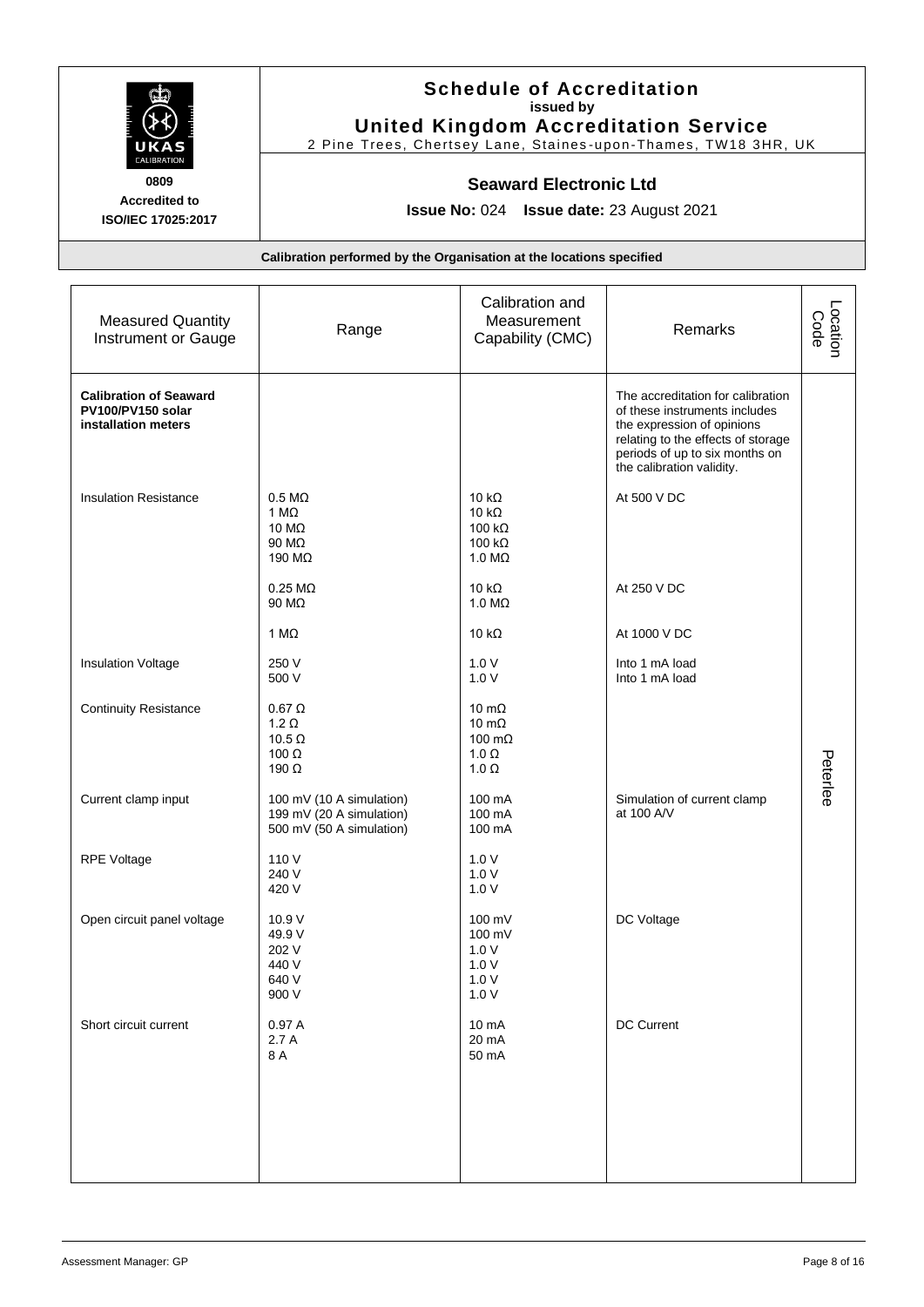

## **Schedule of Accreditation issued by United Kingdom Accreditation Service**

2 Pine Trees, Chertsey Lane, Staines -upon-Thames, TW18 3HR, UK

#### **Seaward Electronic Ltd**

**Issue No:** 024 **Issue date:** 23 August 2021

| <b>Measured Quantity</b><br>Instrument or Gauge                             | Range                                                                                                  | Calibration and<br>Measurement<br>Capability (CMC)                                                           | Remarks                                      | Location<br>Code |
|-----------------------------------------------------------------------------|--------------------------------------------------------------------------------------------------------|--------------------------------------------------------------------------------------------------------------|----------------------------------------------|------------------|
| <b>Calibration of defibrillator</b><br>testers                              |                                                                                                        |                                                                                                              |                                              |                  |
| Energy                                                                      | 0 J to 10 J<br>10 J to 30 J<br>30 J to 150 J<br>150 J to 360 J                                         | $1.1 \% + 0.1 J$<br>$1.0% + 0.22$ J<br>$1.0 \% + 0.64 J$<br>$1.0% + 0.83$ J                                  |                                              |                  |
| <b>Calibration of temperature</b><br>indicators<br>By electrical simulation |                                                                                                        |                                                                                                              |                                              |                  |
| Supporting ambient<br>temperature measurement                               | 17 °C to 23 °C                                                                                         | 0.22 °C                                                                                                      |                                              |                  |
| PT100 indicators                                                            | -200 °C to -70 °C<br>-70 °C to +260 °C                                                                 | 0.0029 °C<br>0.0041 °C                                                                                       |                                              |                  |
|                                                                             | 260 °C to 500 °C<br>500 °C to 850 °C                                                                   | 0.0054 °C<br>0.0060 °C                                                                                       |                                              |                  |
| PT25 indicators                                                             | -200 °C to -70 °C<br>-70 °C to 500 °C<br>500 °C TO 850 °C                                              | 0.0061 °C<br>0.0072 °C<br>0.0077 °C                                                                          |                                              | Peterlee         |
| Type K thermocouple indicator<br>simulation                                 | -270 °C to -220 °C<br>-200 °C to -70 °C<br>-70 °C to 1370 °C                                           | 2.4 $^{\circ}$ C<br>0.83 °C<br>0.75 °C                                                                       | Including reference junction<br>compensation |                  |
| <b>Calibration of Medical</b><br><b>Safety Analysers</b>                    |                                                                                                        |                                                                                                              |                                              |                  |
| Earth Bond Resistance                                                       | At 50 Hz<br>$0.1 \Omega$<br>$0.33 \Omega$<br>$0.5 \Omega$<br>$1 \Omega$<br>1.8 $\Omega$<br>18 $\Omega$ | $0.024$ $\Omega$<br>$0.047 \Omega$<br>$0.058$ $\Omega$<br>$0.025 \Omega$<br>$0.047 \Omega$<br>$0.085 \Omega$ |                                              |                  |
| <b>Earth Bond Current</b>                                                   | 2 mA to 20 mA<br>20 mA to 200 mA<br>200 mA to 2 A<br>2 A to 20 A                                       | $0.12 \% + 0.58$ mA<br>$0.12 \% + 5.8$ mA<br>$0.19% + 6.1$ mA<br>$0.23% + 24mA$                              |                                              |                  |
|                                                                             |                                                                                                        |                                                                                                              |                                              |                  |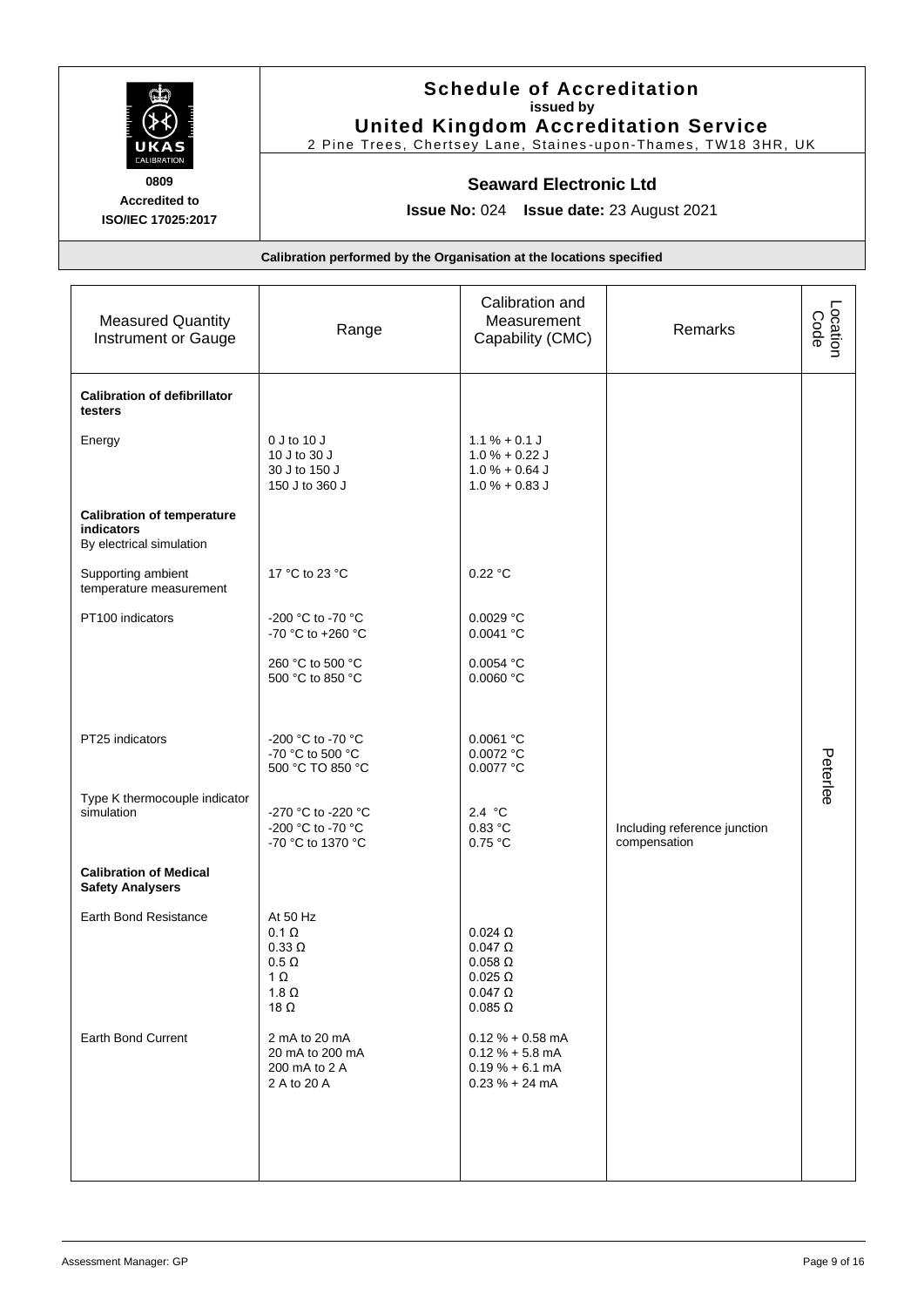

# **Schedule of Accreditation issued by United Kingdom Accreditation Service**

2 Pine Trees, Chertsey Lane, Staines -upon-Thames, TW18 3HR, UK

#### **Seaward Electronic Ltd**

**Issue No:** 024 **Issue date:** 23 August 2021

| <b>Measured Quantity</b><br>Instrument or Gauge                                  | Range                                                                                                               | Calibration and<br>Measurement<br>Capability (CMC)                                                  | Remarks                                                                                           | Location<br>Code |
|----------------------------------------------------------------------------------|---------------------------------------------------------------------------------------------------------------------|-----------------------------------------------------------------------------------------------------|---------------------------------------------------------------------------------------------------|------------------|
| <b>Calibration of Medical</b><br><b>Safety Analysers (continued)</b>             |                                                                                                                     |                                                                                                     |                                                                                                   |                  |
| <b>Insulation Resistance</b>                                                     | At DC<br>$0.01$ M $\Omega$ to 5 M $\Omega$<br>5 M $\Omega$ to 20 M $\Omega$<br>20 MΩ to 200 MΩ<br>200 MΩ to 2000 MΩ | $0.35 \% + 5.8 k\Omega$<br>$3.5 \% + 5.8 k\Omega$<br>$3.5 \% + 15 k\Omega$<br>$3.5% + 0.37 M\Omega$ |                                                                                                   |                  |
| <b>Insulation Resistance Test</b><br>Voltage                                     | 100 V to 1000 V                                                                                                     | $0.35% + 67$ mV                                                                                     |                                                                                                   |                  |
| Leakage Current                                                                  | DC<br>0 µA to 200 µA<br>200 µA to 2 mA<br>2 mA to 20 mA                                                             | $0.021 \% + 0.58 \mu A$<br>$0.018 \% + 0.60 \mu A$<br>$0.018 \% + 1.6 \mu A$                        |                                                                                                   |                  |
|                                                                                  | AC 50 to 60 Hz<br>20 µA to 200 µA<br>200 µA to 2 mA<br>2 mA to 20 mA                                                | $0.12 \% + 1.0 \mu A$<br>$0.14 \% + 2.3 \mu A$<br>$0.13 \% + 36 \mu A$                              |                                                                                                   |                  |
| Voltage Measurement                                                              | AC 50 to 60 Hz<br>20 mV to 200 mV<br>200 mV to 2 V<br>2 V to 20 V<br>20 V to 200 V                                  | $0.10 \% + 0.58$ mV<br>$0.093 \% + 0.73$ mV<br>$0.081 \% + 7.2$ mV<br>$0.093 \% + 48$ mV            |                                                                                                   | Peterlee         |
| Load                                                                             | 0.13 kVA                                                                                                            | 0.010 kVA                                                                                           |                                                                                                   |                  |
| <b>Calibration of Seaward</b><br>Apollo 600 Portable<br><b>Appliance Testers</b> |                                                                                                                     |                                                                                                     | The accreditation for calibration<br>of these instruments includes<br>the expression of opinions  |                  |
| Earth Bond Resistance                                                            | $0.05 \Omega$ to 19.99 $\Omega$                                                                                     | $0.015% + 6.0$ m $\Omega$                                                                           | relating to the effects of storage<br>periods of up to six months on<br>the calibration validity. |                  |
| Earth Bond Test Current                                                          | 0 mA to 250 mA DC                                                                                                   | $0.037 \% + 0.58$ mA                                                                                |                                                                                                   |                  |
| Earth Bond Test Voltage                                                          | 0 V to 10 VDC                                                                                                       | $0.0042 \% + 0.58$ mV                                                                               |                                                                                                   |                  |
| <b>Insulation Resistance</b>                                                     | 0.1 MQ to 1 MQ<br>1 M $\Omega$ to 10 M $\Omega$<br>10 M $\Omega$ to 20 M $\Omega$                                   | $0.019 \% + 5.8 K\Omega$<br>$0.065 \% + 5.8 k\Omega$<br>$0.91 \% + 7.5 k\Omega$                     |                                                                                                   |                  |
| <b>Insulation Voltage</b>                                                        | 0 V to 750 V DC                                                                                                     | $0.012 \% + 0.058 V$                                                                                |                                                                                                   |                  |
| <b>Insulation Current</b>                                                        | 0 mA to 2 mA DC                                                                                                     | $0.014 \% + 5.8 \mu A$                                                                              |                                                                                                   |                  |
| Differential Leakage Current                                                     | 0.20 mA to 10mA DC<br>10mA to 20 mA DC                                                                              | $0.14% + 5.6 \mu A$<br>$0.13 \% + 64 \mu A$                                                         |                                                                                                   |                  |
| Touch Leakage Current                                                            | 0.10 mA to 3.50 mA DC                                                                                               | $0.14% + 5.6 \mu A$                                                                                 |                                                                                                   |                  |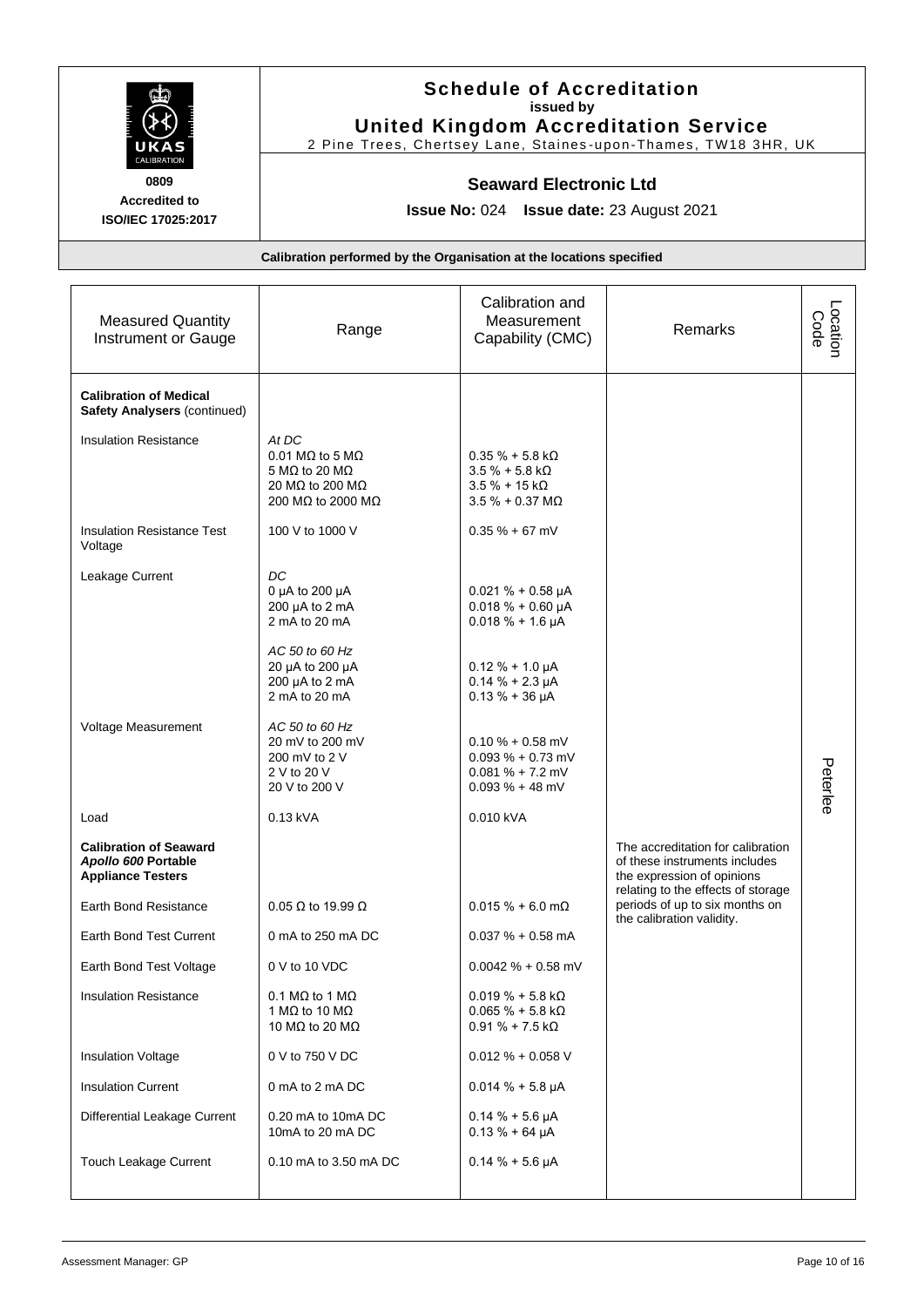

**Schedule of Accreditation issued by United Kingdom Accreditation Service**

2 Pine Trees, Chertsey Lane, Staines -upon-Thames, TW18 3HR, UK

#### **Seaward Electronic Ltd**

**Issue No:** 024 **Issue date:** 23 August 2021

| <b>Measured Quantity</b><br>Instrument or Gauge                                         | Range                                                                           | Calibration and<br>Measurement<br>Capability (CMC)                                                                        | Remarks                                        | Location<br>Code |
|-----------------------------------------------------------------------------------------|---------------------------------------------------------------------------------|---------------------------------------------------------------------------------------------------------------------------|------------------------------------------------|------------------|
| <b>Calibration of Seaward</b><br>Apollo 600 Portable<br><b>Appliance Testers (ctd.)</b> |                                                                                 |                                                                                                                           |                                                |                  |
| Substitute Leakage Current                                                              | 0.20 mA to 20 mA, 50 Hz                                                         | $0.14 \% + 24 \mu A$                                                                                                      |                                                |                  |
| Substitute Leakage Test<br>Voltage                                                      | 0 V to 50 V, 50 Hz                                                              | $0.069 \% + 25$ mV                                                                                                        |                                                |                  |
| Load Test Voltage                                                                       | 0 V to 250 V, 50 Hz                                                             | $0.069 + 0.63$ V                                                                                                          |                                                |                  |
| <b>Load Test Current</b>                                                                | 0 A to 16 A, 50 Hz                                                              | $1.2 \% + 0.24 A$                                                                                                         |                                                |                  |
| <b>RCD Test Time</b>                                                                    | 10 <sub>ms</sub><br>20 ms<br>500 ms                                             | $0.13$ ms<br>$0.26$ ms<br>$4.5$ ms                                                                                        |                                                |                  |
| <b>RCD Test Current</b>                                                                 | 0 mA to 165 mA, 50 Hz                                                           | $0.25% + 47 \mu A$                                                                                                        |                                                |                  |
| <b>Calibration of HV Neon</b><br><b>Indicators</b>                                      |                                                                                 |                                                                                                                           |                                                |                  |
| Leakage Current                                                                         | 0 $\mu$ A to 600 $\mu$ A<br>600 µA to 6000 µA                                   | $1.4% + 1.6 \mu A$<br>$1.4 \% + 14 \mu A$                                                                                 |                                                |                  |
| <b>Calibration of DC Power</b><br><b>Supplies</b>                                       |                                                                                 |                                                                                                                           |                                                | Peterlee         |
| Output Voltage                                                                          | 0 V to 1 V<br>1 V to 10 V<br>10 V to 100 V<br>100 V to 1000 V                   | $0.0052 \% + 0.58$ mV<br>$0.0048 \% + 0.58$ mV<br>$0.0061 \% + 1.0$ mV<br>$0.0061 \% + 59$ mV                             |                                                |                  |
| Output Current                                                                          | 0 mA to 10 mA<br>10 mA to 100 mA<br>100 mA to 1 A<br>1 A to 10 A<br>10A to 20 A | $0.060 \% + 0.58$ mA<br>$0.059 \% + 0.58$ mA<br>$0.12 \% + 0.59$ mA<br>$0.068 \% + 4.9 \text{ mA}$<br>$0.068 \% + 7.9 mA$ |                                                |                  |
| PRESSURE CALIBRATION                                                                    |                                                                                 |                                                                                                                           | Methods consistent with<br><b>EURAMET CG17</b> |                  |
| Gas Pressure, Gauge                                                                     |                                                                                 |                                                                                                                           |                                                |                  |
| Calibration of pressure<br>indicating instruments and<br>gauges                         | -85 kPa to -3 kPa<br>0.0 Pa to 20 kPa<br>20 kPa to 3.5 MPa                      | $0.017% + 12$ Pa<br>81 Pa<br>$0.0073% + 12$ Pa                                                                            |                                                |                  |
| Gas Pressure, Absolute                                                                  |                                                                                 |                                                                                                                           |                                                |                  |
| Calibration of pressure<br>indicating instruments and<br>gauges                         | 15 kPa to 100 kPa<br>100 kPa to 120 kPa<br>120 kPa to 3.6 MPa                   | $0.017 \% + 470$ Pa<br>81 Pa<br>$0.0070% + 470$ Pa                                                                        |                                                |                  |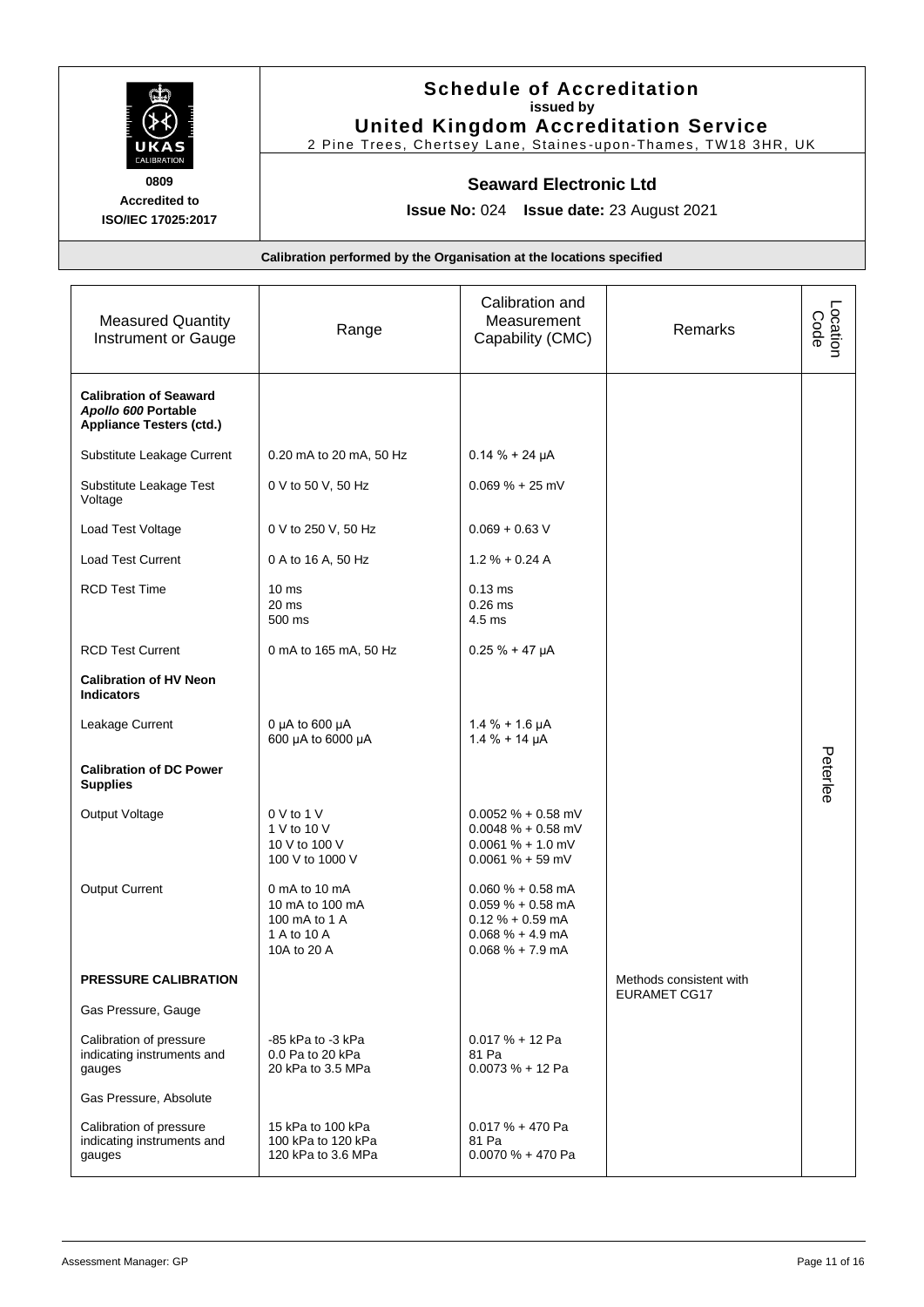| <b>ALIBRATION</b><br>0809                                            | <b>Schedule of Accreditation</b><br>issued by<br><b>United Kingdom Accreditation Service</b><br>2 Pine Trees, Chertsey Lane, Staines-upon-Thames, TW18 3HR, UK<br><b>Seaward Electronic Ltd</b> |                                                                                                                            |                                                                            |                  |  |
|----------------------------------------------------------------------|-------------------------------------------------------------------------------------------------------------------------------------------------------------------------------------------------|----------------------------------------------------------------------------------------------------------------------------|----------------------------------------------------------------------------|------------------|--|
| <b>Accredited to</b><br>ISO/IEC 17025:2017                           | <b>Issue No: 024 Issue date: 23 August 2021</b>                                                                                                                                                 |                                                                                                                            |                                                                            |                  |  |
| Calibration performed by the Organisation at the locations specified |                                                                                                                                                                                                 |                                                                                                                            |                                                                            |                  |  |
| <b>Measured Quantity</b><br>Instrument or Gauge                      | Range                                                                                                                                                                                           | Calibration and<br>Measurement<br>Capability (CMC)                                                                         | Remarks                                                                    | Location<br>Code |  |
| <b>CALIBRATIONS CONDUCTED AT CUSTOMERS' PREMISES</b>                 |                                                                                                                                                                                                 |                                                                                                                            |                                                                            |                  |  |
| <b>ELECTRICAL CALIBRATION</b>                                        |                                                                                                                                                                                                 |                                                                                                                            |                                                                            |                  |  |
| DC VOLTAGE                                                           |                                                                                                                                                                                                 |                                                                                                                            |                                                                            |                  |  |
| Generation                                                           | 0 mV to 200 mV<br>200 mV to 2 V<br>2 V to 20 V<br>20 V to 200 V<br>200 V to 1000V                                                                                                               | $0.0084 \% + 7.0 \mu V$<br>$0.0073 \% + 55 \mu V$<br>$0.0073 \% + 0.47$ mV<br>$0.0074 \% + 4.7$ mV<br>$0.0074 \% + 31 mV$  | Values can be generated for<br>the calibration of measuring<br>instruments |                  |  |
| Measurement<br><b>DC RESISTANCE</b>                                  | Up to 100 mV<br>100 mV to 1 V<br>1 V to 10 V<br>10 V to 100 V<br>100 V to 1000 V                                                                                                                | $0.0068 \% + 5.7 \mu V$<br>$0.0058 \% + 10 \mu V$<br>$0.0051 \% + 82 \mu V$<br>$0.0063 % + 0.91 mV$<br>$0.0063 \% + 13$ mV | For measurement of instrument<br>outputs                                   |                  |  |
| Generation                                                           | 10 <sub>O</sub>                                                                                                                                                                                 | $59 \text{ m}$                                                                                                             | Values can be generated for<br>the calibration of measuring<br>instruments | Customers        |  |

|             | 1 M $\Omega$<br>10 $M\Omega$<br>100 MΩ | $0.24 k\Omega$<br>12 k $\Omega$<br>$0.24 \text{ M}\Omega$ | multimeters, resistance<br>meters etc.                      |
|-------------|----------------------------------------|-----------------------------------------------------------|-------------------------------------------------------------|
| Measurement | Up to 100 $\Omega$                     | $0.12 \% + 13 m\Omega$                                    | For measurement of instrument<br>outputs                    |
|             | 100 $\Omega$ to 1 k $\Omega$           | $0.12 \% + 95 \text{ m}\Omega$                            |                                                             |
|             | 1 $\Omega$ to 10 k $\Omega$            | $0.12 \% + 0.95 \Omega$                                   |                                                             |
|             | 10 kΩ to 100 kΩ                        | $0.12 \% + 9.5 \Omega$                                    |                                                             |
|             | 100 kΩ to 1 MΩ                         | $0.12 \% + 0.16 k\Omega$                                  |                                                             |
|             | 1 MQ to 10 MQ                          | $0.47 \% + 4.6 k\Omega$                                   |                                                             |
|             | 10 MΩ to 100 MΩ                        | $1.1\% + 0.60$ MQ                                         |                                                             |
| AC VOLTAGE  |                                        |                                                           |                                                             |
|             |                                        |                                                           | Values can be generated for<br>the calibration of measuring |
|             |                                        |                                                           | instruments                                                 |
| Generation  | 20 mV to 200 mV                        |                                                           |                                                             |
|             | 45 Hz to 1 kHz                         | $0.056 \% + 49 \mu V$                                     |                                                             |
|             | 1 kHz to 2 kHz                         | $0.092 \% + 67 \mu V$                                     |                                                             |
|             | 2 kHz to 10 kHz                        | $0.15% + 0.30$ mA                                         |                                                             |
|             | 200 mV to 2 V                          |                                                           |                                                             |
|             | 45 Hz to 1 kHz                         | $0.070 \% + 0.53$ mV                                      |                                                             |
|             | 1 kHz to 2 kHz                         | $0.095 \% + 0.55$ mV                                      |                                                             |
|             | 2 kHz to 10 kHz                        | $0.13 \% + 0.94$ mV                                       |                                                             |

10 Ω 59 mΩ

100  $\Omega$  67 m $\Omega$  $1 k\Omega$  0.17  $\Omega$ 10 kΩ  $1.2$  Ω  $100 \text{ k}\Omega$  12 Ω

premises and Peterlee

Nominal values obtained from a multifunction calibrator for calibration of

and Peterlee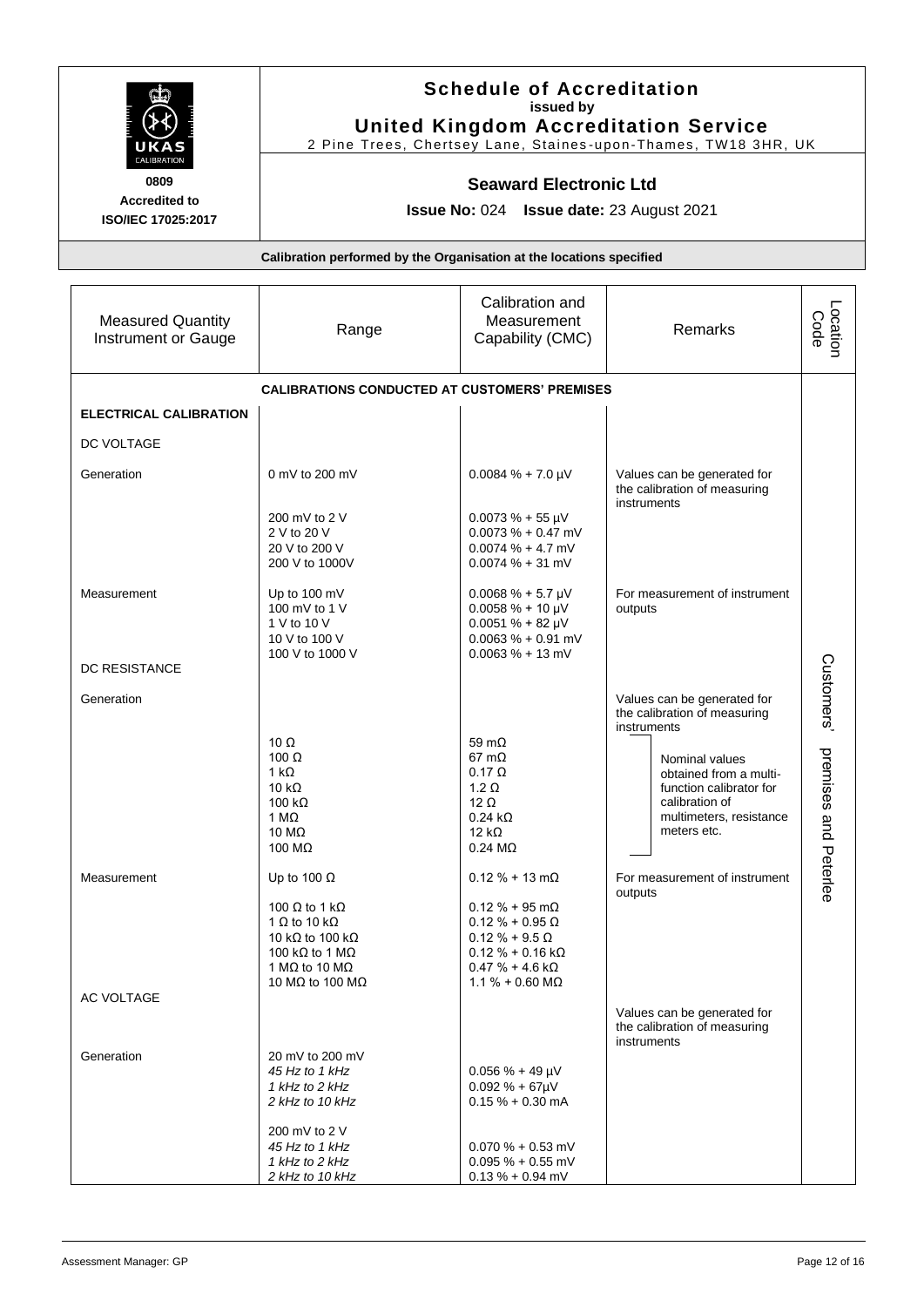

# **Schedule of Accreditation issued by United Kingdom Accreditation Service**

2 Pine Trees, Chertsey Lane, Staines -upon-Thames, TW18 3HR, UK

#### **Seaward Electronic Ltd**

**Issue No:** 024 **Issue date:** 23 August 2021

| <b>Measured Quantity</b><br>Instrument or Gauge           | Range                                                                                   | Calibration and<br>Measurement<br>Capability (CMC)                                                                        | Remarks                                                     | Location<br>Code |
|-----------------------------------------------------------|-----------------------------------------------------------------------------------------|---------------------------------------------------------------------------------------------------------------------------|-------------------------------------------------------------|------------------|
| <b>AC VOLTAGE (continued)</b>                             |                                                                                         |                                                                                                                           |                                                             |                  |
| Generation (continued)                                    | 2 V to 20 V<br>45 Hz to 1 kHz<br>1 kHz to 2 kHz<br>2 kHz to 10 kHz<br>20 V to 200 V     | $0.069\% + 5.3$ mV<br>$0.087 \% + 5.5$ mV<br>$0.15% + 9.4$ mV                                                             |                                                             |                  |
|                                                           | 45 Hz to 1 kHz<br>1 kHz to 2 kHz<br>2 kHz to 10 kHz                                     | $0.087 \% + 53$ mV<br>$0.12 \% + 70$ mV<br>$0.19\% + 0.10$ mV                                                             |                                                             |                  |
|                                                           | 200 V to 1000 V<br>45 Hz to 1 kHz                                                       | $0.080\% + 0.30V$                                                                                                         |                                                             |                  |
| Measurement                                               | 10 mV to 100 mV                                                                         |                                                                                                                           | For measurement of instrument<br>outputs                    |                  |
|                                                           | 45 Hz to 1 kHz<br>1 kHz to 10 kHz                                                       | $0.082 \% + 57 \mu V$<br>$0.11 \% + 72 \mu V$                                                                             |                                                             |                  |
|                                                           | 100 mV to 1 V<br>45 Hz to 1 kHz<br>1 kHz to 10 kHz                                      | $0.080 \% + 0.38$ mV<br>$0.10 \% + 0.40$ mV                                                                               |                                                             |                  |
|                                                           | 1 V to 10 V<br>45 Hz to 1 kHz<br>1 kHz to 10 kHz                                        | $0.080 \% + 3.8$ mV<br>$0.096 \% + 4.0 mV$                                                                                |                                                             |                  |
|                                                           | 10 V to 100 V<br>45 Hz to 1 kHz<br>1 kHz to 10 kHz                                      | $0.080 \% + 37$ mV<br>$0.11 \% + 59$ mV                                                                                   |                                                             |                  |
|                                                           | 100 V to 750 V<br>45 Hz to 1 kHz                                                        | $0.080 \% + 0.29$ mV                                                                                                      |                                                             |                  |
|                                                           | 5 kV to 50 kV<br>50 Hz                                                                  | $1.0% + 2.0V$                                                                                                             |                                                             |                  |
| <b>DC CURRENT</b>                                         |                                                                                         |                                                                                                                           |                                                             |                  |
| Generation                                                | 0 A to 200 µA                                                                           | $0.019 \% + 40 nA$                                                                                                        | Values can be generated for<br>the calibration of measuring |                  |
|                                                           | 200 $\mu$ A to 2 mA<br>2 mA to 20 mA<br>20 mA to 200 mA<br>200 mA to 2 A<br>2 A to 20 A | $0.017 \% + 0.17 \mu A$<br>$0.017 \% + 1.6 \mu A$<br>$0.018 \% + 19 \mu A$<br>$0.069 \% + 0.36$ mA<br>$0.055 \% + 1.4 mA$ | instruments                                                 |                  |
| Calibration of clamp-on<br>ammeters using multi-turn coil | 20A to 200 A<br>200 A to 1000A                                                          | $0.53 \% + 0.49 A$<br>$0.53 \% + 0.49 A$                                                                                  | <b>Hall Effect Clamps</b>                                   |                  |
| Measurement                                               | 0 A to 10 mA                                                                            | $0.058 \% + 7.3 \mu A$                                                                                                    | For measurement of instrument<br>outputs                    |                  |
|                                                           | 10 mA to 100 mA<br>100 mA to 1 A<br>1 A to 3 A                                          | $0.059 \% + 19 \mu A$<br>$0.12% + 0.13$ mA<br>$0.14 \% + 0.87 mA$                                                         |                                                             |                  |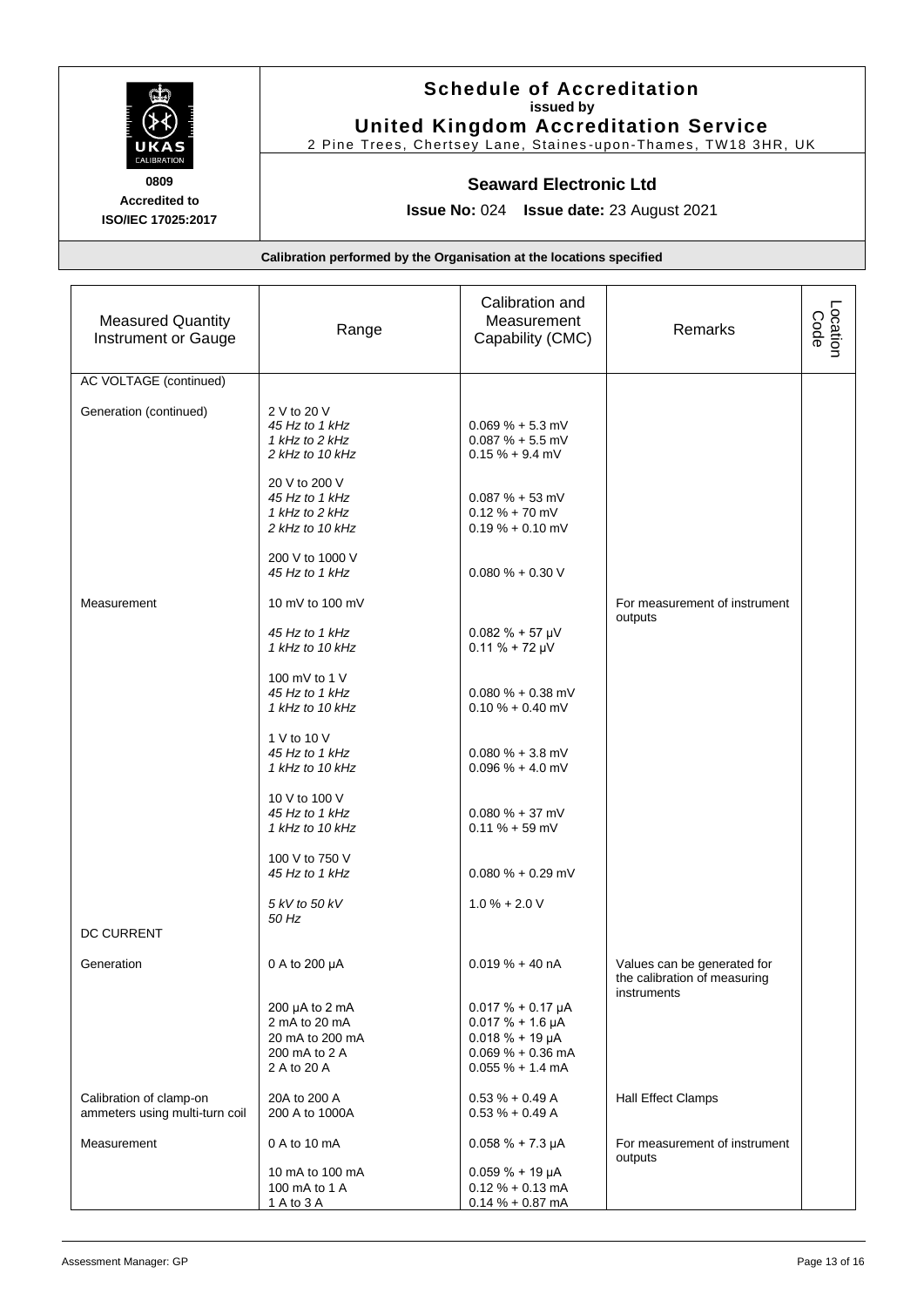

# **Schedule of Accreditation issued by United Kingdom Accreditation Service**

2 Pine Trees, Chertsey Lane, Staines -upon-Thames, TW18 3HR, UK

#### **Seaward Electronic Ltd**

**Issue No:** 024 **Issue date:** 23 August 2021

| <b>Measured Quantity</b><br>Instrument or Gauge           | Range                                                                                                                                                                                                                                                                        | Calibration and<br>Measurement<br>Capability (CMC)                                                                                                                                                                          | Remarks                                                     | Location<br>Code      |
|-----------------------------------------------------------|------------------------------------------------------------------------------------------------------------------------------------------------------------------------------------------------------------------------------------------------------------------------------|-----------------------------------------------------------------------------------------------------------------------------------------------------------------------------------------------------------------------------|-------------------------------------------------------------|-----------------------|
| <b>AC CURRENT</b>                                         |                                                                                                                                                                                                                                                                              |                                                                                                                                                                                                                             |                                                             |                       |
| Generation                                                | 45 Hz to 200 Hz                                                                                                                                                                                                                                                              |                                                                                                                                                                                                                             | Values can be generated for<br>the calibration of measuring |                       |
|                                                           | 20 µA to 200 µA<br>200 µA to 2 mA<br>2 mA to 20 mA<br>20 mA to 200 mA<br>200 mA to 2 A                                                                                                                                                                                       | $0.13 \% + 0.57 \mu A$<br>$0.079% + 1.9 \mu A$<br>$0.078 \% + 35 \mu A$<br>$0.085 \% + 0.19 mA$<br>$0.12 \% + 1.8$ mA                                                                                                       | instruments                                                 |                       |
|                                                           | 45 Hz to 200 Hz<br>2 A to 20 A                                                                                                                                                                                                                                               | $0.19% + 9.3$ mA                                                                                                                                                                                                            |                                                             |                       |
| Calibration of clamp-on<br>ammeters using multi-turn coil | 50 to 60 Hz<br>20 A to 200 A<br>200 A to 1000A                                                                                                                                                                                                                               | $0.33 \% + 46$ mA<br>$0.32 \% + 46$ mA                                                                                                                                                                                      | Wound Clamp                                                 |                       |
|                                                           | 20 A to 200 A<br>200 A to 1000 A                                                                                                                                                                                                                                             | $0.56 \% + 0.49 A$<br>$0.55 \% + 0.60 A$                                                                                                                                                                                    | Hall Effect Clamps                                          |                       |
| Measurement                                               | 45 Hz to 500 Hz                                                                                                                                                                                                                                                              |                                                                                                                                                                                                                             | For measurement of instrument<br>outputs                    | Customers'            |
|                                                           | 50 mA to 1 A<br>1 A to 2 A                                                                                                                                                                                                                                                   | $0.16% + 0.68$ mA<br>$0.20% + 2.2$ mA                                                                                                                                                                                       |                                                             |                       |
| Frequency                                                 |                                                                                                                                                                                                                                                                              |                                                                                                                                                                                                                             |                                                             |                       |
| Measurement                                               | 1 Hz to 10 Hz<br>10 Hz to 100 Hz<br>100 Hz to 1 kHz<br>1 kHz to 10 kHz<br>10 kHz to 100 kHz<br>100 kHz to 1 MHz<br>1 MHz to 10 MHz<br>10 MHz to 100 MHz<br>100 MHz to 1 GHz                                                                                                  | $0.0017 \% + 1.3 mHz$<br>$0.0017 \% + 1.3 mHz$<br>$0.0017 \% + 1.2 mHz$<br>$0.0017 \% + 1.2 mHz$<br>$0.0017 \% + 1.4 mHz$<br>$0.0017 \% + 8.3 mHz$<br>$0.0017 \% + 82 mHz$<br>$0.0017 \% + 0.82$ Hz<br>$0.0017 \% + 8.2 Hz$ | For measurement of instrument<br>outputs                    | premises and Peterlee |
| <b>Calibration of Oscilloscopes</b>                       |                                                                                                                                                                                                                                                                              |                                                                                                                                                                                                                             |                                                             |                       |
| Vertical Deflection                                       | 2 mV / division<br>5 mV / division<br>10 mV / division<br>20 mV / division<br>50 mV / division<br>100 mV / division<br>200 mV / division<br>500 mV / division<br>1 V / division<br>2 V / division<br>5 V / division<br>10 V / division<br>20 V / division<br>50 V / division | 34 µV<br>$40 \mu V$<br>51 µV<br>80 µV<br>$0.18$ mV<br>$0.35$ mV<br>$0.70$ mV<br>$1.7 \text{ mV}$<br>$3.5$ mV<br>7.0 <sub>m</sub><br>$17 \text{ mV}$<br>35 mV<br>82 mV<br>0.20V                                              |                                                             |                       |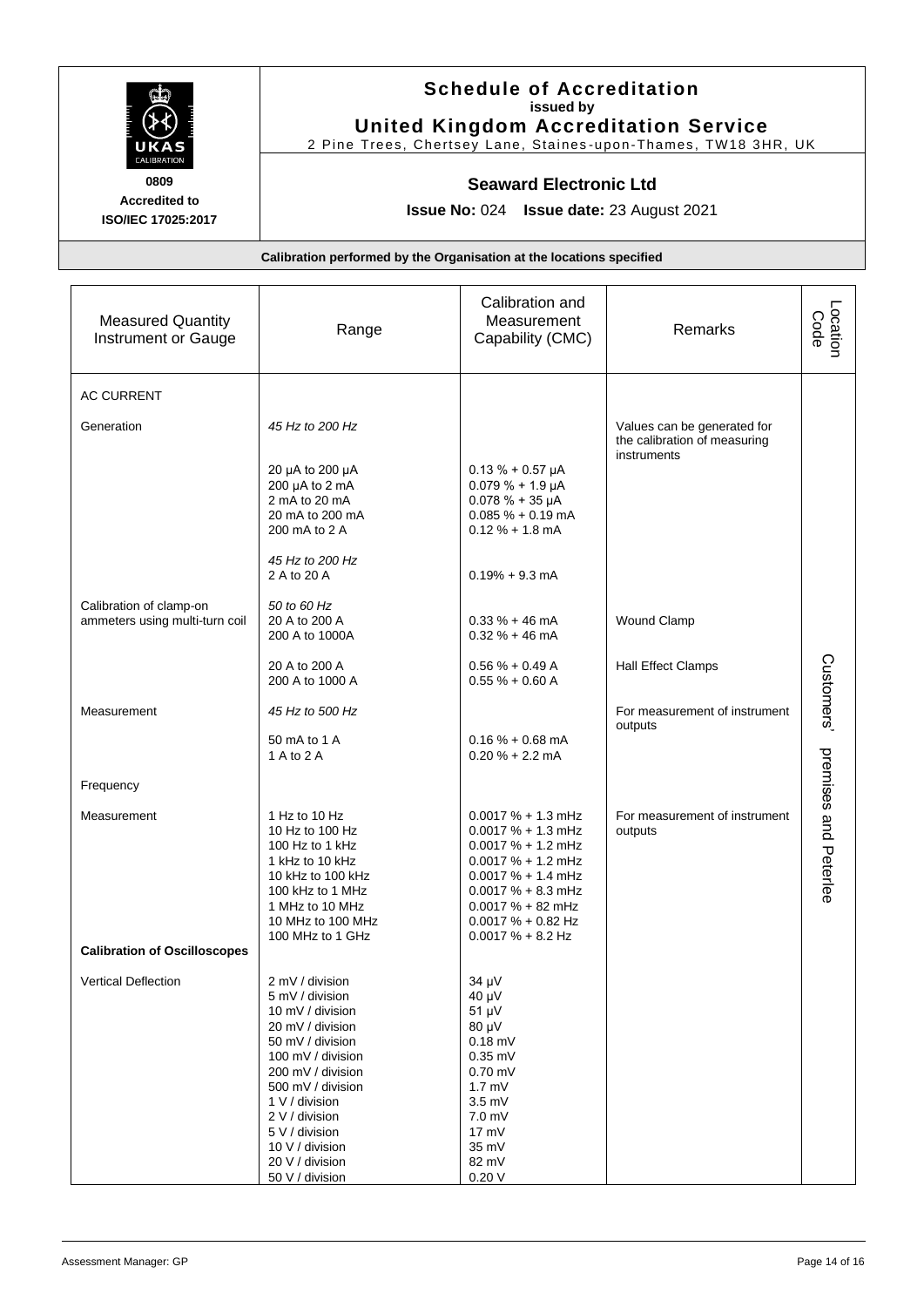

# **Schedule of Accreditation issued by United Kingdom Accreditation Service**

2 Pine Trees, Chertsey Lane, Staines -upon-Thames, TW18 3HR, UK

#### **Seaward Electronic Ltd**

**Issue No:** 024 **Issue date:** 23 August 2021

| <b>Measured Quantity</b><br>Instrument or Gauge            | Range                                                                                                                                                                                                                                                                                                                                                                                                                                                                                                                                | Calibration and<br>Measurement<br>Capability (CMC)                                                                                                                                                                                                                                    | Remarks                                                    | Location<br>Code                    |
|------------------------------------------------------------|--------------------------------------------------------------------------------------------------------------------------------------------------------------------------------------------------------------------------------------------------------------------------------------------------------------------------------------------------------------------------------------------------------------------------------------------------------------------------------------------------------------------------------------|---------------------------------------------------------------------------------------------------------------------------------------------------------------------------------------------------------------------------------------------------------------------------------------|------------------------------------------------------------|-------------------------------------|
| <b>Calibration of Oscilloscopes</b><br>(continued)         |                                                                                                                                                                                                                                                                                                                                                                                                                                                                                                                                      |                                                                                                                                                                                                                                                                                       |                                                            |                                     |
| Timebase                                                   | 5 ns / division<br>10 ns / division<br>20 ns / division<br>50 ns / division<br>100 ns / division<br>200 ns / division<br>500 ns / division<br>1 µs / division<br>2 µs / division<br>5 µs / division<br>10 µs / division<br>20 µs / division<br>50 µs / division<br>100 µs / division<br>200 µs / division<br>500 µs / division<br>1 ms / division<br>2 ms / division<br>5 ms / division<br>10 ms / division<br>20 ms / division<br>50 ms / division<br>100 ms / division<br>200 ms / division<br>500 ms / division<br>1 s / division | 0.085 %<br>0.083 %<br>0.083 %<br>0.085 %<br>0.083 %<br>0.083 %<br>0.085 %<br>0.083 %<br>0.083 %<br>0.085 %<br>0.083 %<br>0.083%<br>0.085 %<br>0.083 %<br>0.083 %<br>0.085 %<br>0.083 %<br>0.083 %<br>0.085 %<br>0.083 %<br>0.083 %<br>0.085 %<br>0.084 %<br>0.089 %<br>0.11%<br>0.17% |                                                            | Customers'<br>premises and Peterlee |
| <b>Calibration of Portable</b><br><b>Appliance Testers</b> |                                                                                                                                                                                                                                                                                                                                                                                                                                                                                                                                      |                                                                                                                                                                                                                                                                                       |                                                            |                                     |
| Earth Bond                                                 | At 50 to 60 Hz<br>$0.05 \Omega$<br>$0.1 \Omega$<br>$0.5 \Omega$<br>1 $\Omega$<br>1.8 $\Omega$<br>10 $\Omega$<br>18 $\Omega$                                                                                                                                                                                                                                                                                                                                                                                                          | $1.0 \text{ m}\Omega$<br>1.0 m $\Omega$<br>$1.4 \text{ m}\Omega$<br>$2.3 \text{ m}\Omega$<br>$8.9 \text{ m}\Omega$<br>23 $m\Omega$<br>$36 \text{ m}\Omega$                                                                                                                            |                                                            |                                     |
| <b>Insulation Resistance</b>                               | At DC<br>10 k $\Omega$ to 2 M $\Omega$<br>2 M $\Omega$ to 20 M $\Omega$<br>20 MΩ to 200 MΩ<br>200 M $\Omega$ to 2 G $\Omega$                                                                                                                                                                                                                                                                                                                                                                                                         | $0.12 \% + 0.58 k\Omega$<br>$1.2 \% + 0.66 k\Omega$<br>$1.2 \% + 15 k\Omega$<br>$1.2 % + 0.37 MΩ$                                                                                                                                                                                     | These capabilities also<br>apply to insulation<br>testers. |                                     |
| <b>Insulation Resistance Test</b><br>Voltage               | 100 V to 1000 V                                                                                                                                                                                                                                                                                                                                                                                                                                                                                                                      | $0.19% + 0.58$ V                                                                                                                                                                                                                                                                      |                                                            |                                     |